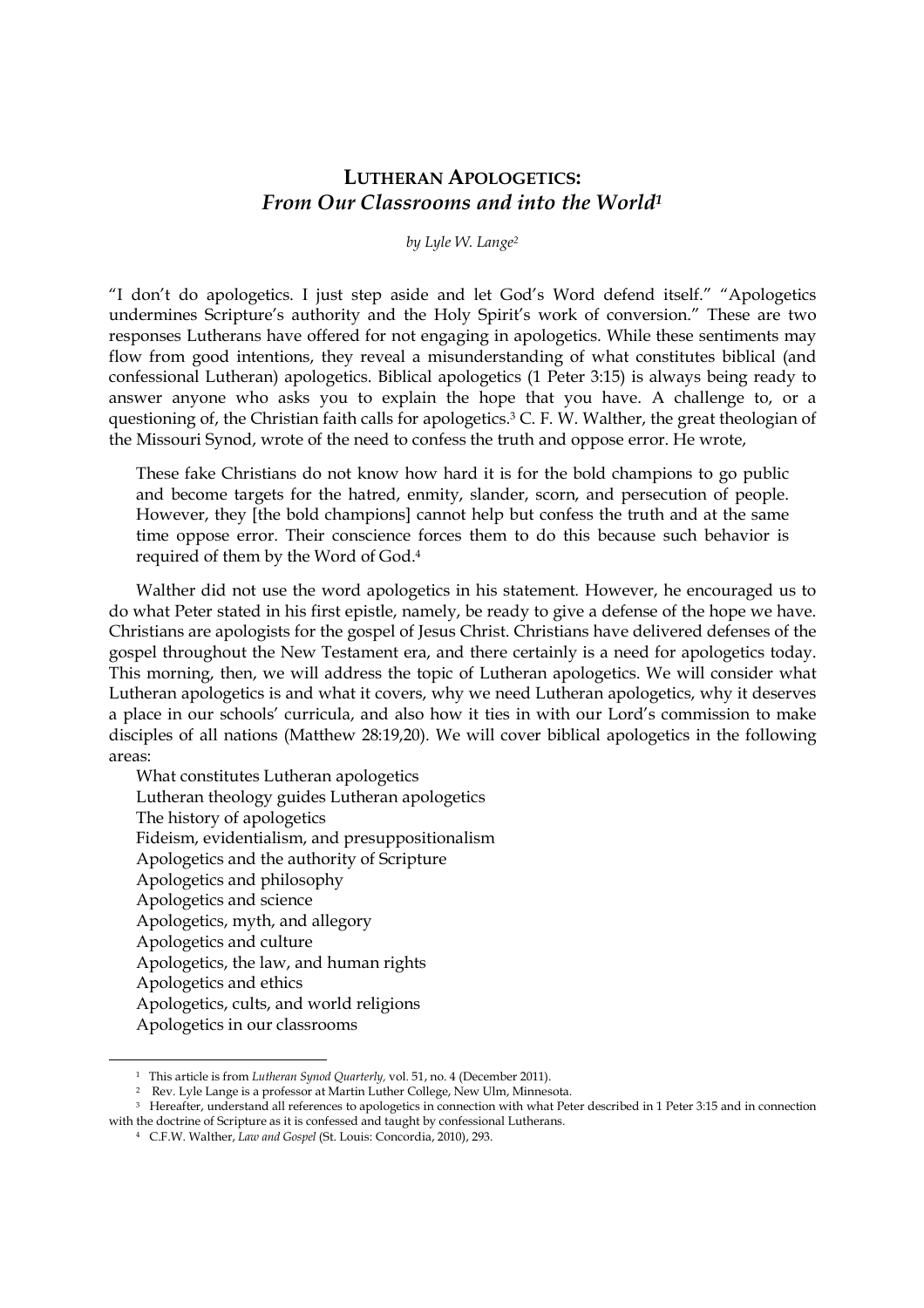Apologetics and our world-wide mission<sup>5</sup>

#### **What is Lutheran (biblical) apologetics?**

The primary Scripture passage which speaks of apologetics is 1 Peter 3:15. In order to keep the passage in its context, I will quote the entire section. Peter wrote:

Finally, all of you, live in harmony with one another; be sympathetic, love as brothers, be compassionate and humble. Do not repay evil with evil or insult with insult, but with blessing, because to this you were called so that you may inherit a blessing. For, "Whoever would love life and see good days must keep his tongue from evil and his lips from deceitful speech. He must turn from evil and do good; he must seek peace and pursue it. For the eyes of the Lord are on the righteous and his ears are attentive to their prayer, but the face of the Lord is against those who do evil." Who is going to harm you if you are eager to do good? But even if you should suffer for what is right, you are blessed. "Do not fear what they fear; do not be frightened." But in your hearts set apart Christ as Lord. Always be prepared to give an answer to everyone who asks you to give the reason for the hope that you have. But do this with gentleness and respect, keeping a clear conscience, so that those who speak maliciously against your good behavior in Christ may be ashamed of their slander. It is better, if it is God's will, to suffer for doing good than for doing evil. (1 Peter 3:8–17; NIV<sup>6</sup> )

This section of Peter's epistle addressed the issue of how to respond to those who have wronged or slandered us because of our faith in Jesus. Let me paraphrase Peter's response: Peter stated, Do not respond to persecution or slander by repaying evil with evil or insult with insult. Rather, respond in a way that is a blessing to those who have spoken evil of you (Psalm 34:12–16). When people speak evil of you, don't let that frighten you. Rather, "… in your hearts set apart Christ as Lord." Give Jesus the place he deserves in your heart. Keep yourselves from sin. Don't give the world any chance to slander either you or Christ. Always be ready to give a defense of the hope you have. Do this with gentleness and respect. In this way, your enemy may be ashamed of his slander. If you suffer for doing what God wants you to do, you are truly blessed.

What is the *hope* we have? Peter defined this earlier in his letter. He wrote:

Praise be to the God and Father of our Lord Jesus Christ! In his great mercy he has given us new birth into a living hope through the resurrection of Jesus Christ from the dead, and into an inheritance that can never perish, spoil or fade—kept in heaven for you, who through faith are shielded by God's power until the coming of the salvation that is ready to be revealed in the last time. In this you greatly rejoice, though now for a little while you may have had to suffer grief in all kinds of trials. These have come so that your faith—of greater worth than gold, which perishes even though refined by fire—may be proved genuine and may result in praise, glory and honor when Jesus Christ is revealed. (1 Peter 1:3–7)

It should be noted that this hope is not a subjective feeling of the heart. We are not asked to share how we feel about God. Rather, the hope of which Peter wrote is the assurance of

<sup>&</sup>lt;sup>5</sup> It should be noted that most of the areas listed here are the areas of study covered by Dr. John Warwick Montgomery in his Academy of Apologetics, Evangelism, and Human Rights at Strasbourg, France. The content in these areas is my own.

<sup>6</sup> All subsequent Scripture references are from the NIV.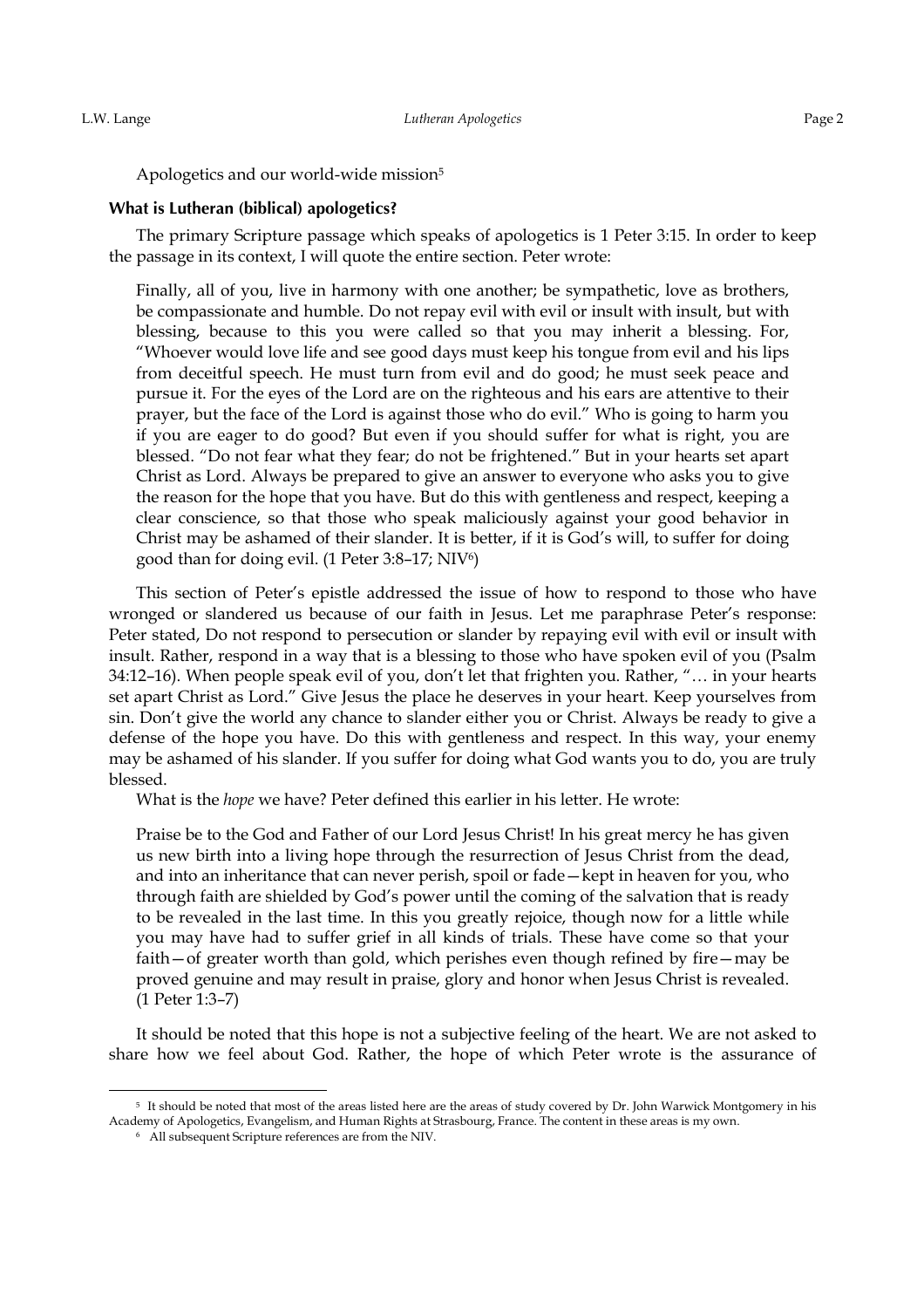<u>.</u>

salvation based on the objective facts of Christ's life, death, and resurrection. The Christian faith is founded on these facts. We address these facts every time we confess the ecumenical creeds.

Peter encouraged Christians always to be ready to give a *defense* (*apologia*) of the hope we have. Concerning this *apologia*, R.C.H. Lenski wrote:

Let whoever will constitute himself a judge, the Christian is never to evade or to put him off, he is to be ready to present his case, his defense, to render account as to what his hope embraces, and as to why he holds it in his heart. We may say that he is to be ready always to testify, to correct ignorance about Christ, to spread the gospel light, to win others for Christ, to justify his own hope, and as Peter adds here (v. 16), to silence evil speakers with his good conduct which certainly speaks for itself and puts slander to shame.<sup>7</sup>

There are many examples of this *apologia* in the New Testament. Paul presented a *defense* (*apologia*) of his mission to the Gentiles before the mob at the temple in Jerusalem (Acts 22:1). Paul spoke of being in jail because of his *defense* of the gospel (Philippians 1:16). In Ephesus, Alexander tried to make a *defense* (here the verb *apologeomai* is used) of the gospel, but was shouted down by the mob of idol makers (Acts 19:33). Paul said that those who deny God's existence are without a *defense* (*anapologetos)* (Romans 1:20).

Although the word *apologia* is not used in John's Gospel in connection with Jesus' discourses, he certainly gave a defense of his claims as Messiah. The same thing could be said of the discourse with Pilate concerning Jesus' office of king (John 18). When Peter and John stood before the Sanhedrin, they gave a defense of the hope they had (Acts 4). When Luther stood before the Diet of Worms and declared, "Here I stand," he did exactly what Peter stated he should do. He gave a defense of the gospel. The same could be said of Luther's defense of *sola Scriptura, sola gratia, sola fidei.* This was apologetics.

It is evident, then, that apologetics is Christocentric in nature. It flows from sanctifying Christ in our hearts. It gives a defense of the hope that we have in Christ. This hope is objective, not subjective in nature. The Christian faith is based on the historical events of Christ's life, death, and resurrection. Apologetics is a natural outgrowth of our faith in Christ. Christians do apologetics. Apologetics has often been called "pre-evangelism." I would rather put it this way: Apologetics may involve "pre-evangelism" (removing obstacles which prevent us from sharing the gospel). However, Lutheran (biblical) apologetics *is* evangelism.

#### Lutheran theology guides Lutheran apologetics.

We know that when we give people a defense of the gospel, we will not always have the time or opportunity to set forth the whole counsel of God. We will often have to deal with the basics of the Christian faith or specific issues. Yet, in connection with our study of Lutheran apologetics, it is good for us to review the Lutheran worldview which we have from Scripture. This will remind us where we come from, and where we intend to go, with our apologetics. It will help us to evaluate what we find in the study of apologetics, to utilize what is good, and to recognize what does not harmonize with God's Word.

This review will not be exhaustive. Rather, it will highlight a few salient points we need to stress as we give a defense of the hope we have.

Lutheran theology is Christocentric. We begin with Christ, who he is and what he has done for our salvation. We stress his active and his passive obedience together with his resurrection

<sup>7</sup> R.C.H. Lenski, *The Interpretation of the Epistles of St. Peter, St. John, and St. Jude* (Columbus: Wartburg, 1945), 150.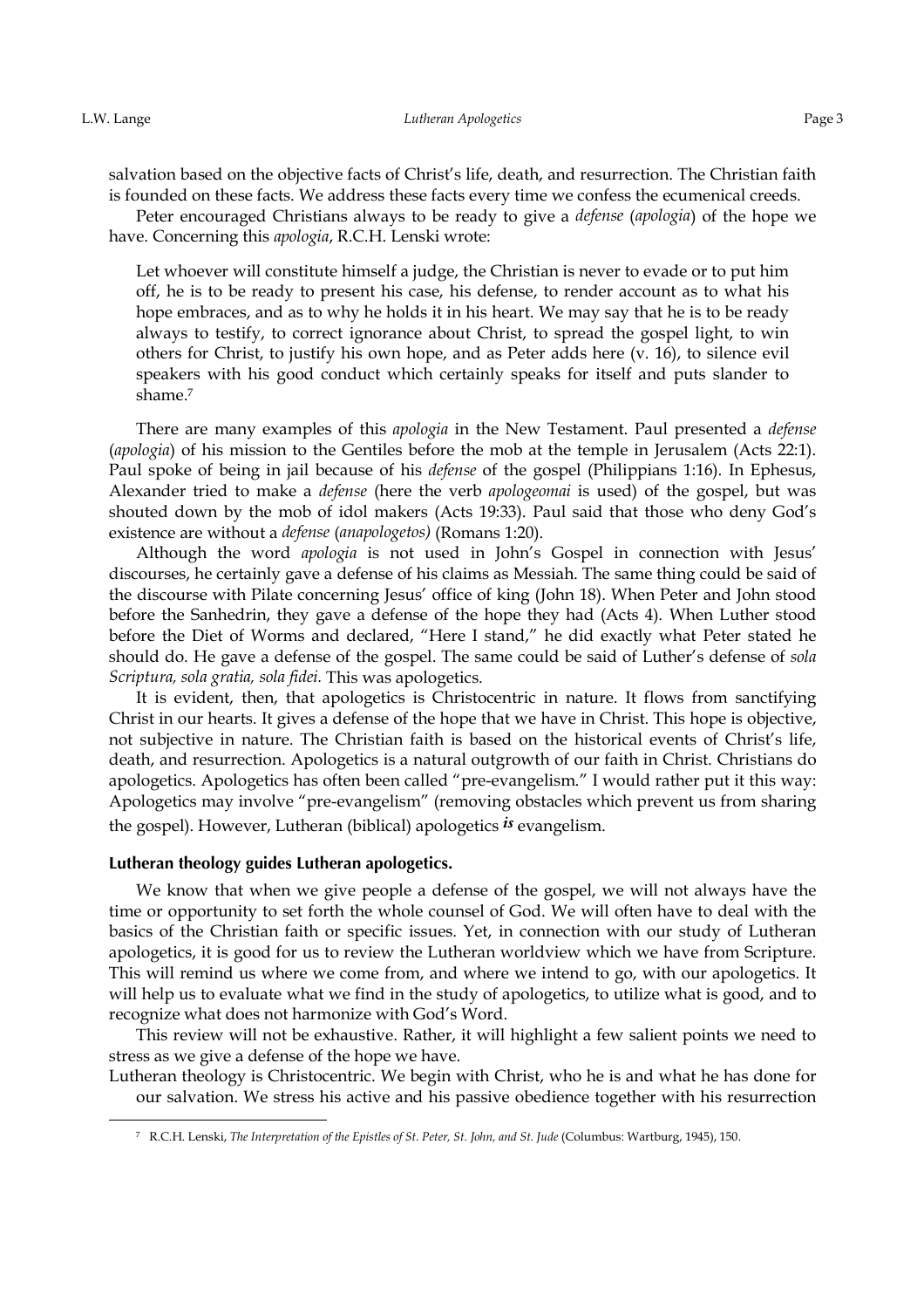from the dead (1 Corinthians 2:2). Christ is the center of all biblical teaching. We do not begin with the sovereignty of God. We do not regard Scripture as a manual for holy living. We proclaim Christ and his saving work as the focal point of all scriptural revelation. Lutheran apologetics, then, will not be concerned about merely defending the existence of a god. It will be concerned about identifying who God is and what God's Son did for our salvation.

Lutheran theology stresses the three *solas*:

- a. *Sola Scriptura:* The sole source and norm for the Christian faith is the canon of Scripture. We draw all doctrine from it, and we judge all teachers of doctrine by it. We reject oral tradition, the authority of the church, enlightened reason, and special revelation as sources for Christian doctrine.
- b. *Sola Gratia:* We are saved by God's grace alone. Unbelievers cannot save themselves by their works, for their works are an abomination in the sight of a holy God. Even believers' works cannot save them, because sin still contaminates all their works. No one can save himself. We could never do enough good to enter heaven by merit. Christ had to do it all. He carried out God's will for all people perfectly, and he suffered the penalty for the sins of the whole world. We must give God all credit for our salvation.
- c. *Sola Fide:* Faith is the instrument through which we receive the benefit of all Jesus did to save us. Faith is not a work we do to complete what Jesus did for us. It is not a decision we make to accept Christ as the Lord of our life and our Savior.
- Lutheran theology stresses the importance of properly using the law and the gospel. The improper use of the law will lead people either to Phariseeism or despair. Turning the gospel into a set of laws will rob sinners of their salvation.
- Lutheran theology is rooted in the means of grace. The gospel, baptism and the Lord's Supper are the "giving instruments" through which the Holy Spirit distributes to individuals the salvation Christ won for all. The sacraments are not mere ceremonies which remind us of what Christ did. They are the means through which God actually gives us the benefit of what Christ did for all.
- Lutheran theology asserts that justification is the doctrine by which the church either stands or falls. It teaches that justification is:
	- a. Forensic: a change in our status before God, not a change in our nature.
	- b. Objective: done, whether anyone believes it or not.
	- c. Universal: done for all. No one was left out. Jesus died for all people's sins.
	- d. Subjective: through faith we receive the benefit of what Christ did for all. Through unbelief, we lose the benefit of what Christ did for all.
- Lutheran theology teaches that faith is trust or confidence in Christ as our Savior from sin. The foundation for faith is not our faith. The foundation for faith is Christ, his holy life, his substitutionary atonement, and his resurrection from the dead.
- Lutheran theology teaches that conversion is the work of God alone. All people by nature are spiritually blind (unable to see their need for a Savior), spiritually dead (unable to do anything to save themselves), and enemies of God (actively hostile to his will). God alone can give faith through the gospel and baptism. Luther reflected this teaching of Scripture when he wrote, "I cannot by my own thinking or choosing believe in Jesus Christ my Lord or come to him."
- Lutheran theology teaches that sanctification (in the narrow sense) is the work by which the Holy Spirit produces in believers the ability to lead a Christian life. Sanctification flows from justification by faith. Sanctification is guided by the law but empowered by the gospel. Only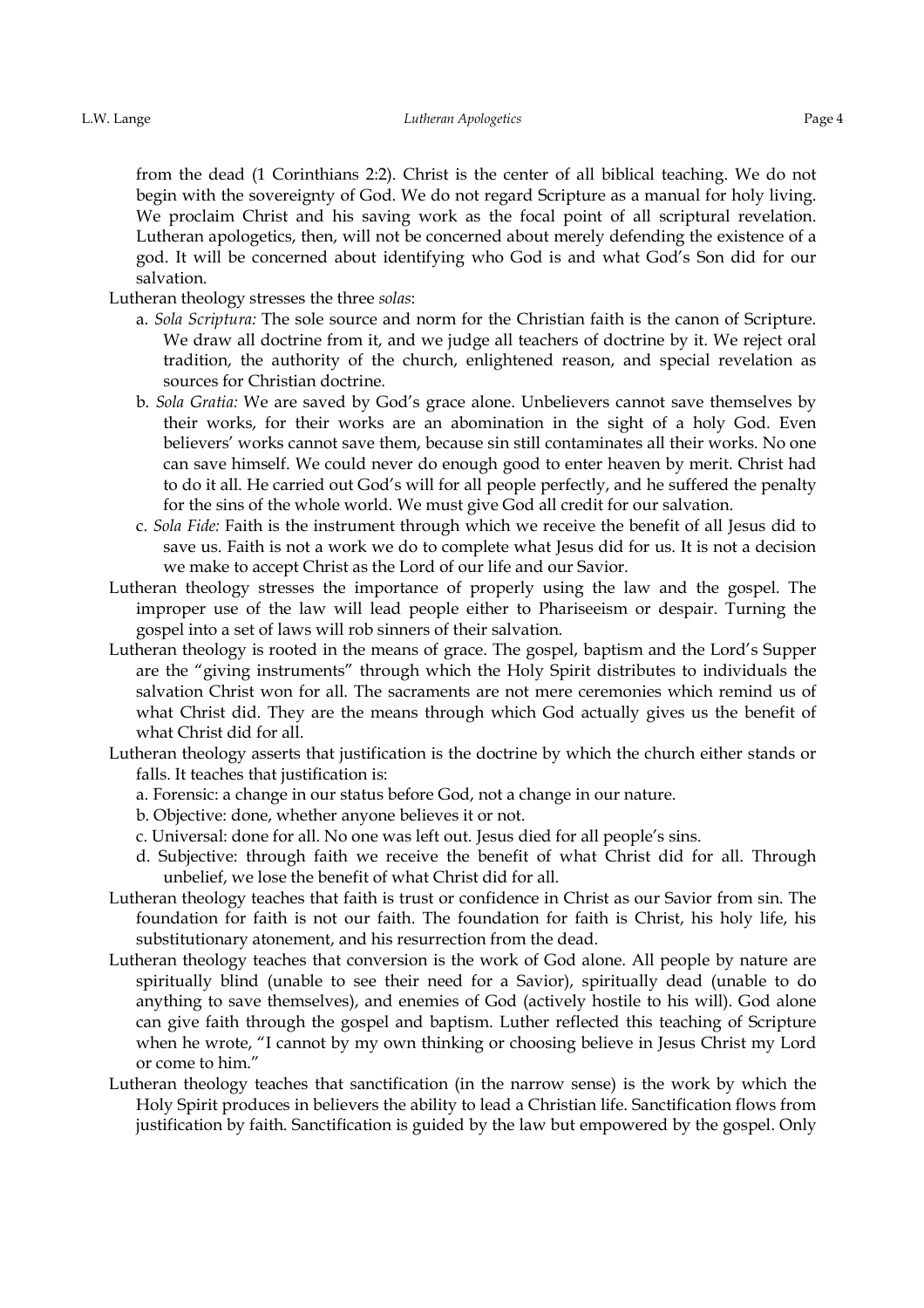the gospel can produce sanctified living. Any attempt to use the law to produce sanctification is legalism or moralizing.

- Lutheran theology recognizes the Christian has a dual nature: saint and sinner. It is not possible for the Christian to achieve perfection in sanctified living in this world because of the Christian's sinful nature.
- Lutheran theology teaches that all good works are acceptable to God through faith in Christ. The Christian's vocation in life provides an avenue to do good works which are precious in the sight of God.
- Lutheran theology recognizes that the last days of the world span the time between the first and the second coming of Christ. Jesus could come again at any time. His Second Coming will end this world's existence. God will create a new heaven and a new earth in which we will be forever with the Lord. We reject the teaching that Christ will come to reign on earth for a thousand years (millennialism).
- Lutheran theology accepts the account of creation in Genesis 1 and 2, that God made the world and everything in it in six normal days. It also accepts the entire book of Genesis as historical fact. We reject atheistic evolution and theistic evolution (which involves progressive creation, the gap theory, the day-age theory, and the framework hypothesis) as contrary to Scripture.

### **What is the history of apologetics?**

We do not have enough time today to make a thorough study of the history of apologetics. Such a study would be valuable, for we learn much from those who went before us. We will, however, consider a brief survey of the history of apologetics. This will help us know who has gone before us, what issues they had to face, and how they gave a defense of the hope they had.

The apostolic era furnishes us with many examples of those who gave an *apologia* (defense) of the gospel. On Pentecost, Peter responded to the charge that those speaking in tongues were drunk (Acts 2). He pointed out that the charge of drunkenness had no basis. Rather, the historical events of Pentecost fulfilled what the prophet Joel had foretold. Peter then proclaimed to the people the crucifixion, death, and resurrection of Christ, the objective basis for our hope of eternal life.

The Sanhedrin summoned Peter and John before them to defend their miracle of healing the lame man. The Sanhedrin demanded, "By what power or what name did you do this?" (Acts 4:7). Peter gave his defense. "It is by the name of Jesus Christ of Nazareth, whom you crucified but whom God raised from the dead, that this man stands before you healed. … Salvation is found in no one else, for there is no other name under heaven given to men by which we must be saved" (Acts 4:10, 12).

The Sanhedrin produced false witnesses to testify against Stephen. These liars testified, "This fellow never stops speaking against this holy place and against the law. For we have heard him say that Jesus of Nazareth will destroy this place and change the customs Moses handed down to us" (Acts 6:13,14). Stephen used apologetics as he gave a survey of Old Testament history as his defense. He concluded his call to repentance with the words, "They [the prophets] even predicted the coming of the Righteous One. And now you have betrayed and murdered him" (Acts 7:52). This defense also served as the last will and testament of his life in this world.

We have already mentioned the many times Paul defended the message of the crucified and risen Savior. He gave a defense before the philosophers in Athens who disputed with him (Acts 17), as well as before the mob at the temple in Jerusalem (Acts 22:1), again before the Sanhedrin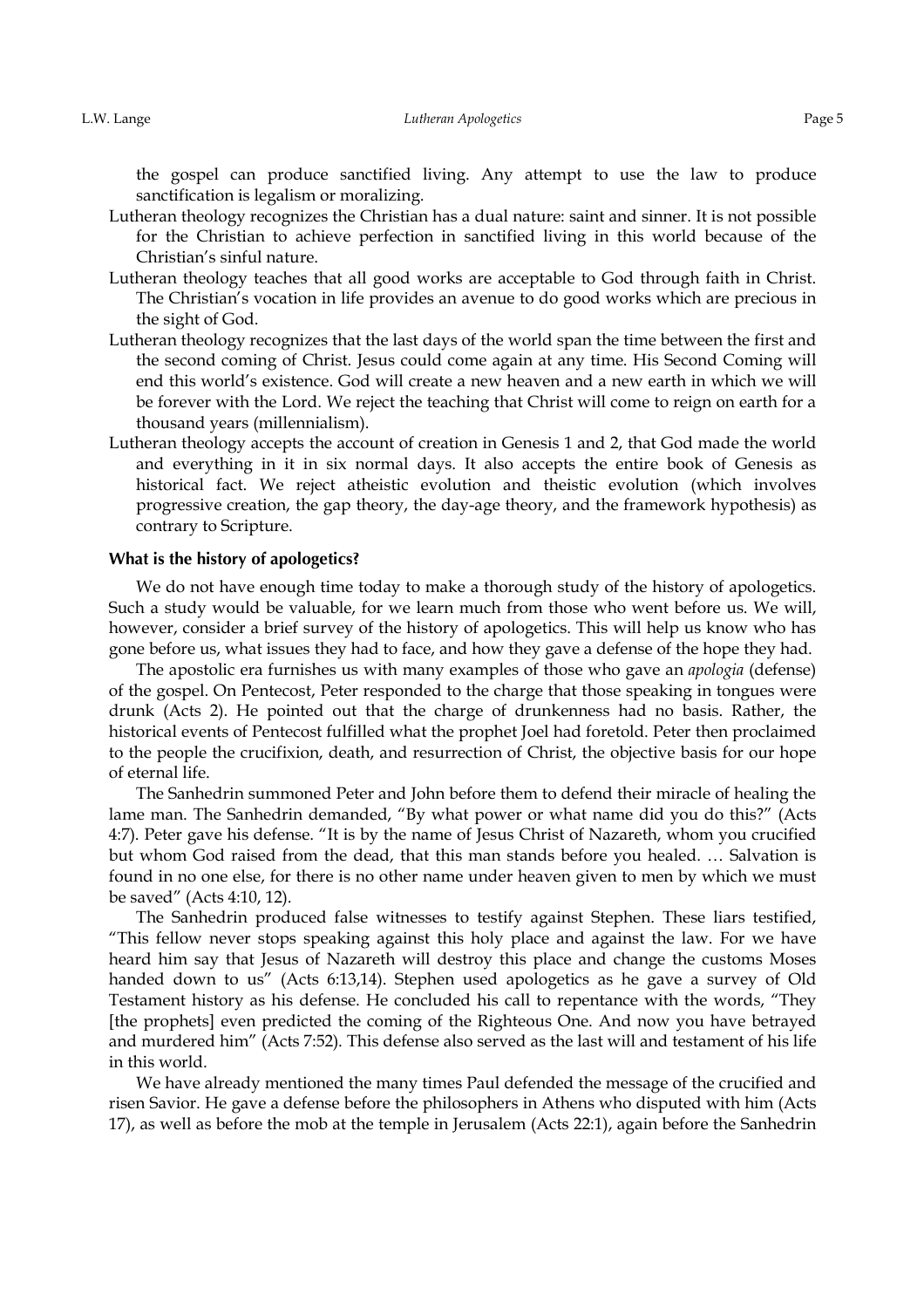-

in Jerusalem after his arrest (Acts 23), and also before Felix, Festus, King Agrippa, and Bernice in Caesarea (Acts 24–26). In each instance, Paul defended the message of the gospel which God had given him to proclaim.

It is evident apologetics lived and flourished in the apostolic era. Chronologically, after all of these previously mentioned examples had taken place, Peter exhorted Christians to do what the apostles and early Christians had already done: give a defense of the hope they had in Christ. We now turn to the history of the post-apostolic era for more examples of those who gave a defense of the Christian gospel.

In the second and third centuries, Christians felt the need to refute slanderous statements made by the pagans about their beliefs and practices. The following is a brief list of the scurrilous charges made against the early Christians.

People charged Christians with incestuous relationships. Christians called each other "brother" and "sister" and engaged in weekly "love feasts."

- Some slanderously reported that Christians practiced cannibalism (eating "body" and "blood"). Some even charged that Christians concealed a newborn baby in a loaf of bread and then ordered a new convert to cut the loaf so he and the group could eat the flesh of the child.
- The Roman senator and historian Cornelius Tacitus charged Christians with worshipping a donkey. He also said this about the Jews. His idea was that when Israel left Egypt and traveled in the wilderness, they followed thirsty donkeys to water. Tacitus believed that this was why the Jews had worshiped the image of a donkey's head. He believed the Christians to be closely associated with the Jews. Tertullian defended the Jews and the Christians against this charge. He said that when the temple was destroyed, there was not one image in the temple which represented any animal at all.<sup>8</sup>

Some accused Christians of sedition because they would not worship the emperor as god.

Intellectuals among the pagans claimed Christians were stupid people whose doctrines were foolish and self-contradictory. (There is nothing new under the sun.) $9$ 

Over against these slanderous charges, Aristedes, Justin Martyr, Tatian, Theophilus of Antioch, Origen, and Tertullian arose to give a defense of their faith. True, some of these men went too far in their appeals to philosophy to justify their faith. However, there were many who endeavored to do what Peter had encouraged them to do: give a defense of the objective truths of the gospel. In the fifth century, Augustine (354–430) was one of the foremost apologists.

A survey of apologists must certainly mention Martin Luther. He stood before the emperor, before the hierarchy of the church, before princes, in defiance of the pope's decrees, and in opposition to Islam's teaching. Yet, he never wavered in giving a defense of the teachings of Scripture. Concerning Luther as apologist, Craig Parton observed:

Thus at the end of the day we can say that Luther, rather than casting doubt on the apologetical task, provides us with the surest foundation for making that effort Christocentric, cross-driven, and objectively centered. Luther would not let human reason think it could save itself by speculations or by rational deductions or philosophizing. But God gave us a reason that remains capable of determining if events in history really occurred. Believer and unbeliever can determine facts. Of course this is not yet saving faith. Those same facts carry with them the proper interpretation. Data always precede interpretations. The best interpretations are those that bubble up from

<sup>8</sup>For further information on this charge, consult Steve Ham*, In God We Trust* (Green Forest: Master Books, 2010), 107–109*.*

<sup>9</sup>Justo L. Gonzalez, *The Story of Christianity: Vol. 1, The Early Church to the Dawn of the Reformation* (San Francisco: Harper, 1984), 49–52.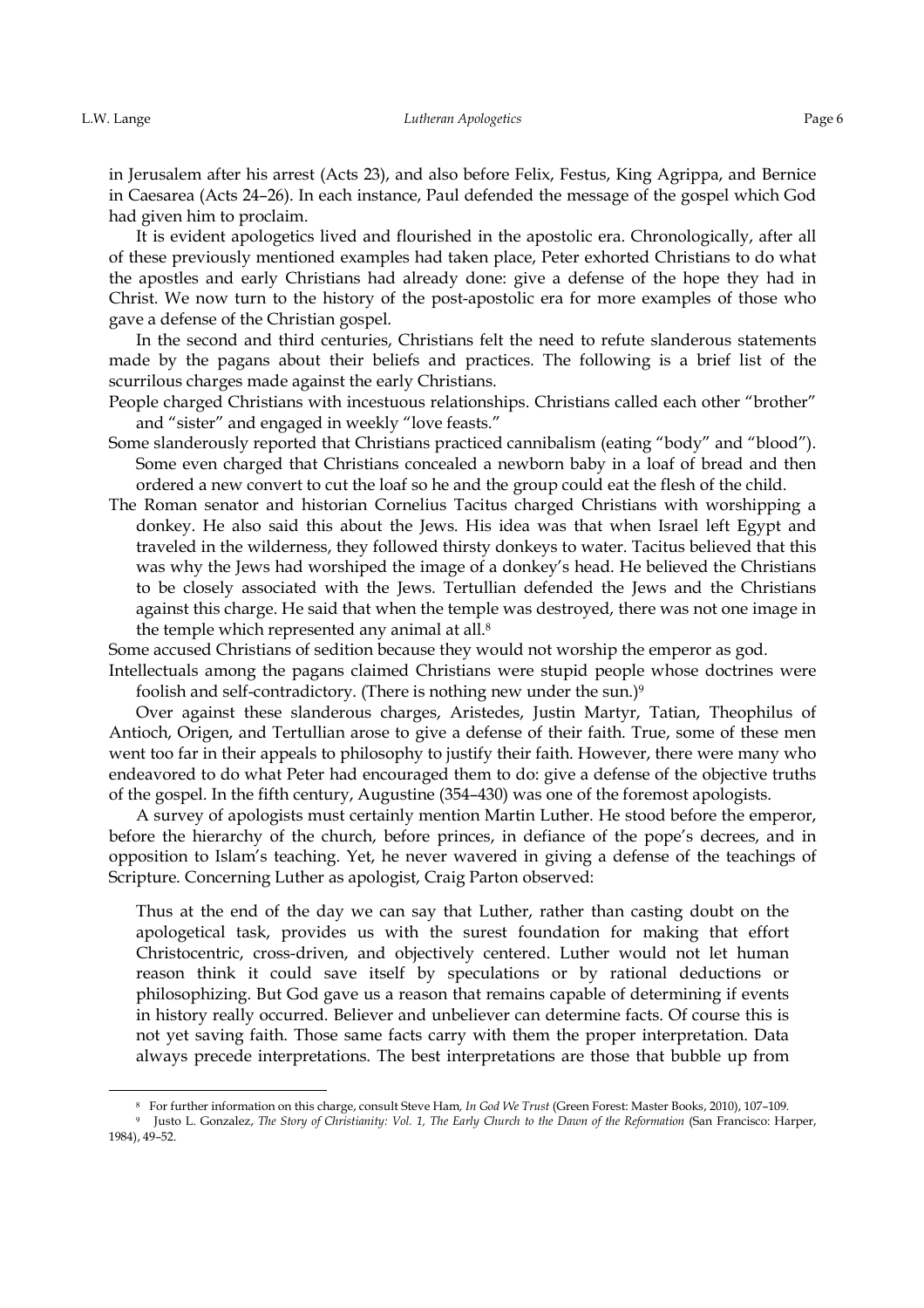<u>.</u>

the text (or event) itself that is being investigated. Thus the Christian may lead the mind of the seeker to the conclusion that the witness of Scripture is reliable, in preparation for leading him or her to Christ. <sup>10</sup>

When we look at what Luther did, we thank God for his defense of the Christian faith. Certainly, God gets the credit for all he did. However, if we remove the historical Luther from our celebration of the Reformation, we turn the Reformation into an existential happening (What does this mean to you? How do you feel about this?) and we lose the benefit of seeing how God moved and enabled Luther to give a defense of the Christian faith. We learn from the examples of others. It is good to have "heroes" of the faith. It is even biblical (consider Hebrews 11). All of those mentioned in Hebrews 11 had their faults and sins. Yet, God did great things through them. Scripture encourages us to emulate the good that God enabled them to do (Hebrews 13:7). Luther also deserves to be in that category.

Though many more examples of apologists could be listed, the following is a list of people often associated with apologetics in their time. Not all of these were Lutherans, and not all of their apologetics would fit in with what Peter had encouraged. However, we mention their names simply because you will run into them in a study of the history of apologetics. They are: John of Damascus (c. 674–c. 750), Theodore Abu Qurrah (c. 740–c. 820), Anselm (1033–1109), Peter Abelard (1079–1142), Thomas Aquinas (1225–1274), Raymond Lull (c. 1235–1316), Girolamo Savonarola (1452–1498), Philip Melanchthon (1497–1560), Martin Chemnitz (1522– 1586), David Chytraeus (1531–1600), John Gerhard (1582–1637), Abraham Calov (1612–1688), Johann Quenstedt (1617–1685), Blaise Pascal (1623–1662), David Hollaz (1647–1713), G.K. Chesterton (1874–1936), Cornelius Van Til (1895–1987), C.S. Lewis (1898–1963), Francis Schaeffer (1912–1984), Paul L. Maier (1929–), Norman Geisler (1932–)<sup>11</sup>, and Greg Bahnsen (1948–1995).

Other apologists of today are those who come from Answers in Genesis, such as Ken Ham, Mike Riddle, Andrew Snelling, Gloria Purdom, Jason Lisle, Terry Mortenson, and David Menton (Menton is a Lutheran who comes from the Church of the Lutheran Confession). Lutheran apologists active and published in our time are Dr. John Warwick Montgomery, Craig Parton,<sup>12</sup> Alvin Schmidt, Adam Francisco, Angus Menuge, Gene Edward Veith, Mark Paustian, Allen Quist, and Ryan McPherson. If I have omitted anyone, I apologize. I thank God for all of you who give a defense of the hope that you have.

There are other apologists today who could be mentioned. A list of some could be obtained from the recently published book *Tough-Minded Christianity*, the volume honoring the legacy of Dr. John Warwick Montgomery. Some apologists today have undercut their defense of the gospel by accepting theistic evolution. The incompatibility of evolution of any kind with the gospel will be addressed in another section.

Having looked at a brief overview of the history of apologetics, we now move on to another area. We will spend some time in this area, for it deals with the crux of whether Lutherans should do apologetics and how they will do it if they should.

<sup>&</sup>lt;sup>10</sup> Craig Parton, *The Defense Never Rests* (St. Louis, Concordia: 2003), 65-66.

<sup>11</sup>Alvin Schmidt, "Christianity Needs More Lutheran Apologetes" (2008), in *Tough-Minded Christianity,* ed. William Dembski and Thomas Schirrmacher (Nashville: Academic, 2008), 497–498. Dr. John Warwick Montgomery prepared an excellent history of Apologetics. It is entitled*: Defending the Gospel Through the Centuries: A History of Christian Apologetics.* It and the other works of Dr. Montgomery are available through the Canadian Institute For Law, Theology and Public Relations.

<sup>&</sup>lt;sup>12</sup> I thank especially Craig Parton, who first interested me in apologetics, and Dr. John Warwick Montgomery, whose knowledge of apologetics is encyclopedic and whose training has been invaluable in the study of apologetics.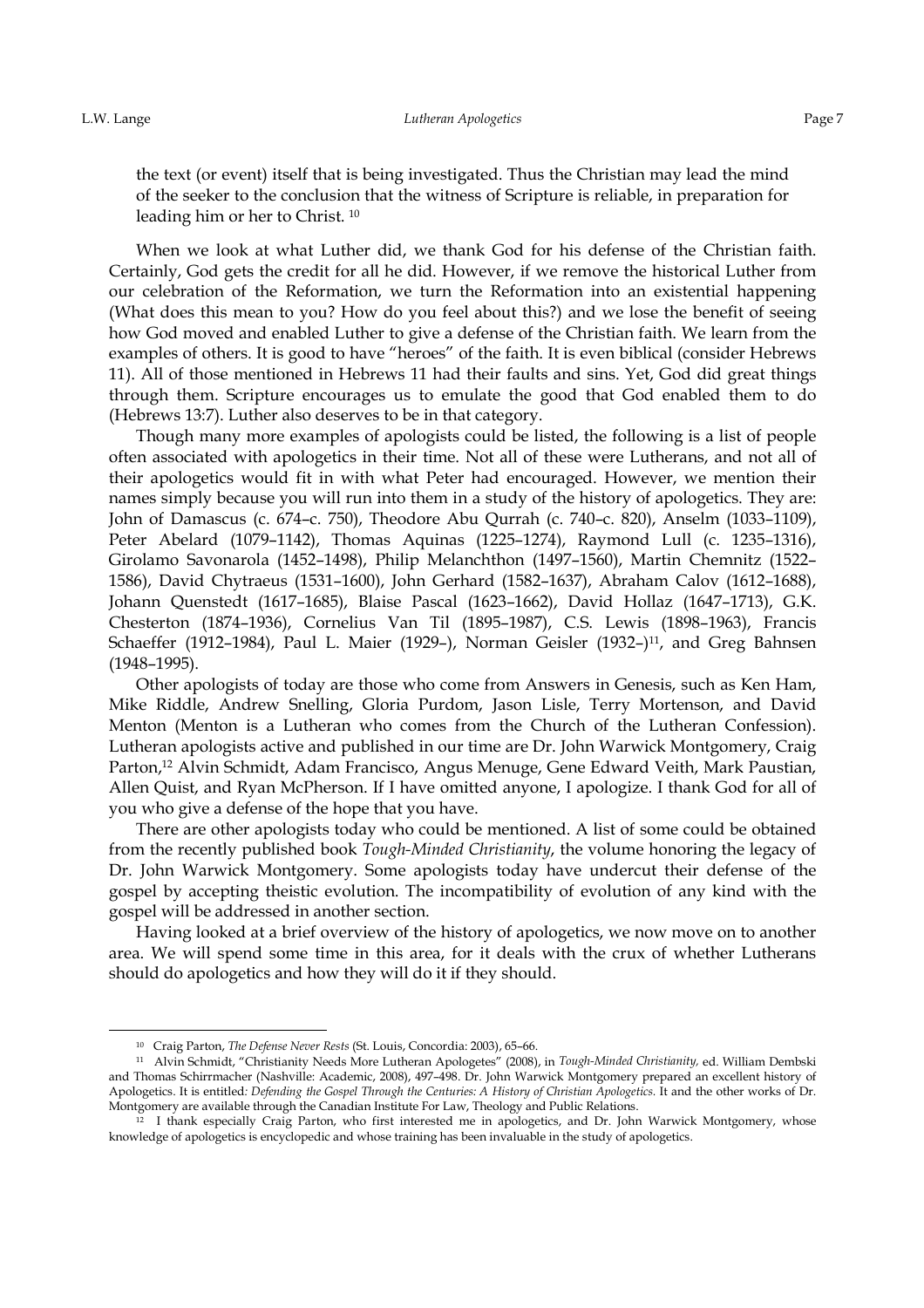#### Fideist, Evidentialist, Presuppositionalist: Which are you?

Apologetics involves being "prepared to give an answer to everyone who asks you to give the reason for the hope that you have" (1 Peter 3:15). What is the *content* of this answer? Is it a mere recitation of the words of Scripture? Can it involve the use of historical information? Does it allow for demonstrating that the skeptic's viewpoint is not in accord with the facts or that it is unreasonable? Is it legitimate to point out that the truth claims of Scripture are supported by fact and are therefore not unreasonable? Does the use of anything but the passages of Scripture mean we are attempting to convert a person through the use of reason? We will examine these issues as we assess the three different approaches to apologetics. We will begin by examining the first two positions, fideism and evidentialism, as they are most closely related to Lutheranism.

Fideists adopt the view that it is wrong to use any arguments based on reason in apologetics. Craig Parton described the fideist view this way:

… the fideist … argues that it is unspiritual to even attempt to reason with the unbeliever and to show him the truth of the Christian faith. Only the preaching of the Gospel should be engaged in, and any attempt to argue with the pagan is to substitute human reason for the work of the Holy Spirit. <sup>13</sup>

We will examine this view shortly.

The evidentialist's view is that reason, though corrupted by the fall into sin, was not destroyed, that humans' abilities to draw logical conclusions still remain. Therefore, reason is useful in apologetics. Alvin Schmidt gives us a simple overview of the evidentialist approach.

Proponents of this method hold it is important that apologetes present the biblical evidence—Christ's miracles and especially His bodily resurrection—as historically reliable facts from which the Holy Spirit can bring skeptics to faith in Christ's atoning work. Since Christ's miraculous works and His resurrection are recorded as facts in the New Testament documents, shown by scholars to be historically reliable, the skeptic can conclude that those miraculous phenomena were indeed the work of God, in fact, that Christ is God Himself. This conclusion is especially true of Christ's resurrection, for no man could raise himself from the dead, even if he had performed some lesser miracles.<sup>14</sup>

Concerning this matter, Craig Parton also comments:

Man did not lose his inferential capacities at the fall, though they were thoroughly tainted by sin. He did lose any ability to reason himself into heaven or to merit God's favor by his use of that reason. … When the unbeliever tries to distort those facts [of the gospel], refuses to face those facts, or imposes gratuitous interpretations unsupported by those facts, the Christian apologist can guide the discussion back to the historical record. Not all interpretations are equal, and we hardly abrogate the work of the Holy Spirit when we point this out to the unbeliever.<sup>15</sup>

How do we evaluate these two approaches? Scripture tells us, "Now faith is being sure of what we hope for and certain of what we do not see" (Hebrews 11:1). Paul wrote, "Therefore we

<sup>&</sup>lt;sup>13</sup> Parton, *The Defense Never Rests*, 57.

<sup>14</sup>Schmidt, "Christianity Needs More Lutheran Apologetes," in *Tough-Minded Christianity,* 499*.*

<sup>15</sup> Parton, *The Defense Never Rests,* 57–58.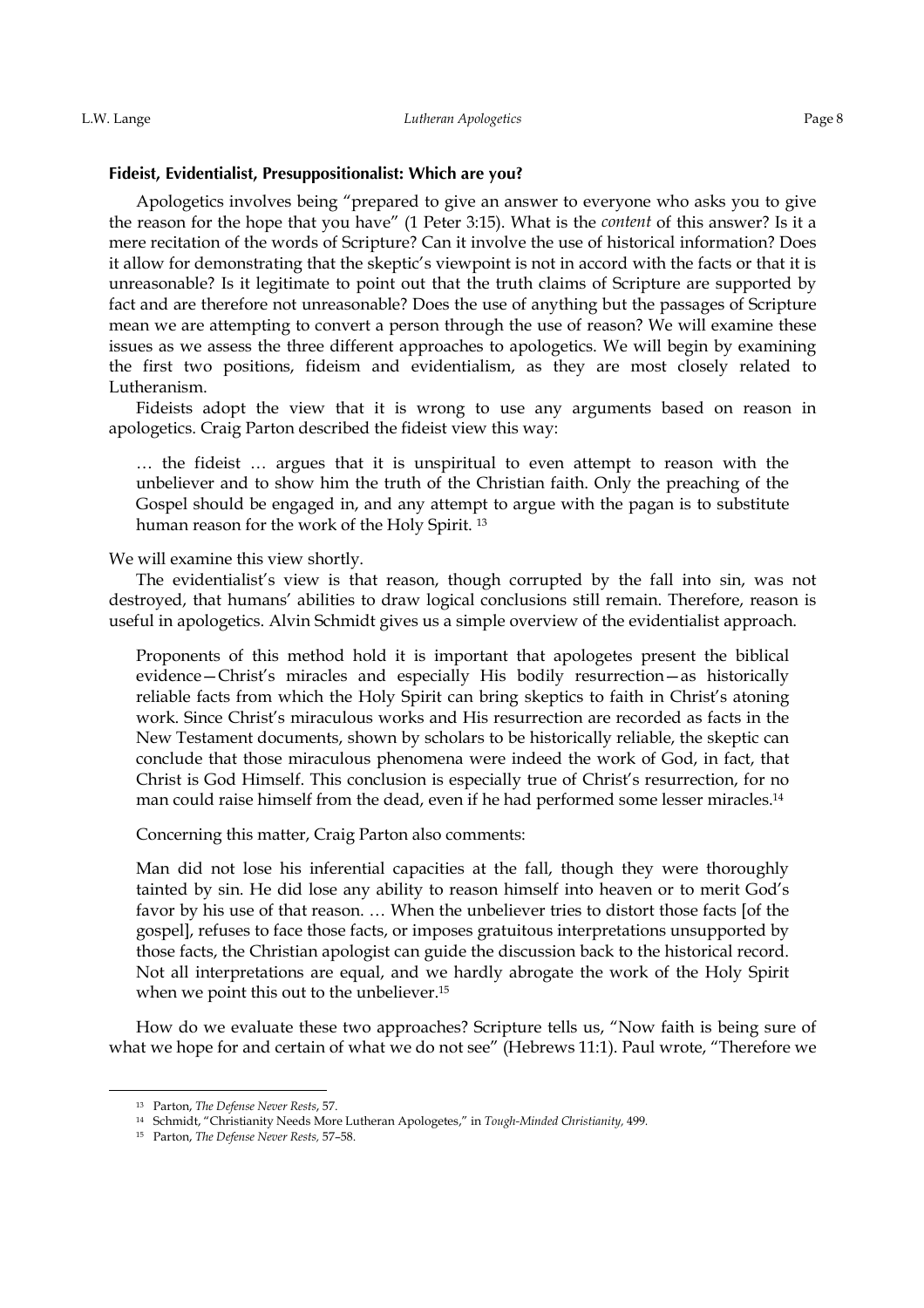are always confident and know that as long as we are at home in the body we are away from the Lord. We live by faith, not by sight" (2 Corinthians 5:6, 7). Does this mean, however, that saving faith is a blind leap into the dark? Is it like Indiana Jones standing at the edge of a precipice, jumping off into the void in the hope he will land on the bridge that leads to the Holy Grail? This may describe the faith of the evolutionist, but the Christian faith is founded on fact (Consider the two books by the evidentialist Dr. John Warwick Montgomery: *Evidence for Faith* and *Faith Founded on Fact*). The Bible gives us the historical record of Christ's entry into this world, of his atoning life and death, and of his physical resurrection from the dead. Faith is founded on these facts. If none of these events happened, we are of all people most miserable. We sing in one of our hymns:

> This is the threefold truth on which our faith depends; And with this joyful cry worship begins and ends; Christ has died! Christ is risen! Christ will come again! (CW 406:1)

When Paul addressed those skeptics in Corinth who doubted the resurrection of the dead, he pointed them to the eyewitnesses who had seen the risen Christ.

For what I received I passed on to you as of first importance: that Christ died for our sins according to the Scriptures, that he was buried, that he was raised on the third day according to the Scriptures, and that he appeared to Peter and then to the Twelve. After that, he appeared to more than five hundred of the brothers at the same time, most of whom are still living, though some have fallen asleep. Then he appeared to James, then to all the apostles, and last of all he appeared to me also, as to one abnormally born. (1 Corinthians 15:3–8)

For Paul, the resurrection of Christ was a well-attested fact supported by eyewitnesses who could verify it.

Luke wrote, "After his suffering, he [Jesus] showed himself to these men and gave many convincing proofs that he was alive. He appeared to them over a period of forty days and spoke about the kingdom of God" (Acts 1:3). The Greek word for "convincing proofs" refers to evidence that is irrefutable. Jesus made clear the apostles could be absolutely sure he had risen from the dead. They would be asked to lay down their lives for Christ. Christ gave them the certainty he had risen, a certainty which we also have through their eyewitness accounts and the inspiration of the Holy Spirit. As we continue to look at the evidentialist's view, please note that the facts of Scripture are the basis for the gospel proclamation. Though reason might conclude from the evidence that these are true, only the Holy Spirit can give the person faith in Christ and his promises of salvation. The Jewish rulers had the evidence Jesus rose from the dead. They just didn't believe it.

Alvin Schmidt makes an interesting observation concerning the fideist approach. He wrote:

Fideism often manifests itself in different forms. The following is an example that I as a professor experienced in the classroom at a Lutheran college in the late 1960's. I perceived that my students—all of them Lutherans and some products of Lutheran parochial schools—did not understand the relationship between faith and the resurrection of Christ. So I wrote the following statement on the blackboard: "The resurrection of Jesus Christ is true because my faith tells me so." Then I asked the students (about 25 of them) whether this statement was true or false. All but one said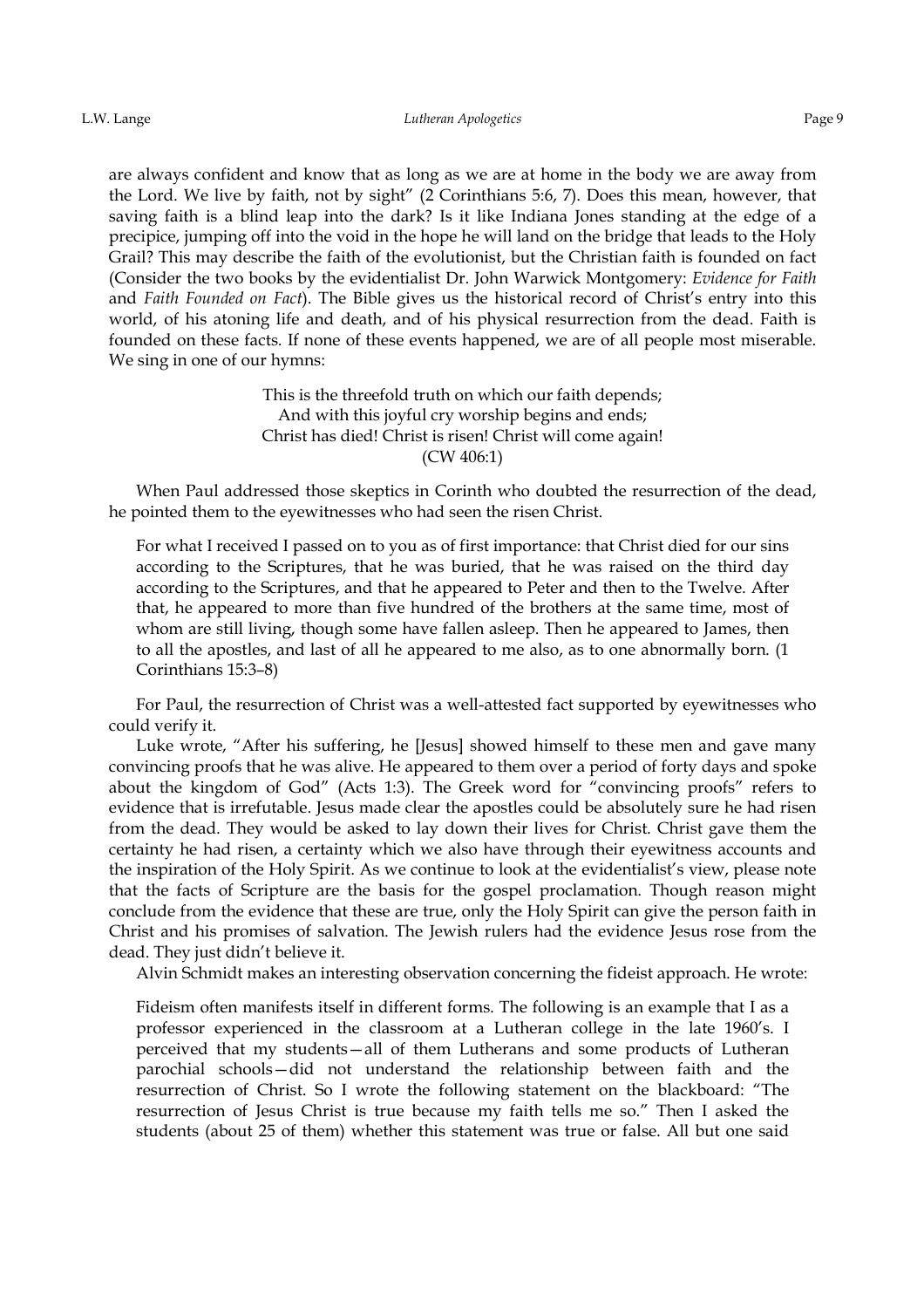"true." The response of most students was clearly one of fideism; thus it required my telling them that it is not one's faith that makes Christ's resurrection true, but rather it is the historical fact of His resurrection that makes one's faith true and valid. … If I say, "I will some day rise from the dead," that is a matter of faith. But whether Christ rose from the dead is not a matter of faith. That is an event that happened in history.<sup>16</sup>

Schmidt points out that fideism makes a person vulnerable to the attacks of modern critics on the reliability of the four Gospels. In 1892, Martin Kahler (1835–1912) introduced his distinction between *Historie* and *Geschichte*. He held that events in *Historie* were verifiable. However, events in *Geschichte* (supra history) were not verifiable, but were only accessible by faith.17 Critics place the resurrection of Christ into the realm of *Geschichte,* thus denying the reality of it. They tell us that the resurrection of Jesus Christ was real in the minds of the early disciples, but was not a real historical event. We all know what Paul said of that:

And if Christ has not been raised, our preaching is useless and so is your faith. More than that, we are then found to be false witnesses about God, for we have testified about God that he raised Christ from the dead. But he did not raise him if in fact the dead are not raised. For if the dead are not raised, then Christ has not been raised either. And if Christ has not been raised, your faith is futile; you are still in your sins. Then those also who have fallen asleep in Christ are lost. If only for this life we have hope in Christ, we are to be pitied more than all men. (1 Corinthians 15:14–19)

This whole matter of making a distinction between *Historie* and *Geschichte* is something which confronts us today. We need to face this perversion of the gospel and deal with it, defending the historicity of the life of Christ as presented in the four Gospels.

Schmidt also deals with the question of the role of the Holy Spirit in apologetics. He wrote:

Christian apologetics is sometimes criticized by some who say that it ignores the role of the Holy Spirit, as it seeks to persuade unbelievers on the basis of evidence to become Christians. This criticism reflects a wrong understanding of Christian apologetics, for when apologetes point non-Christians to the biblical facts that happened in history, the Holy Spirit is invariably operative. Also, when the biblical facts of Christ's life, death, and resurrection are defended, God's Word comes into play. And when God's Word is present, the Holy Spirit is also present seeking to create faith in the hearers by moving them to accept the benefits (eternal life and salvation) of Christ's death and resurrection.<sup>18</sup>

The Holy Spirit did work through the miracles God enabled the apostles to do. When Peter raised Tabitha from the dead, we read, "This became known all over Joppa, and many people believed in the Lord" (Acts 9:42). The miracles certified the truthfulness of Peter's message, and the Holy Spirit created faith in Jesus in these people's hearts. Jesus also gave Thomas the empirical evidence he needed to be convinced Jesus had risen from the dead (John 20:27). This evidence elicited a wonderful confession from Thomas. He said to Jesus, "My Lord and my God" (John 20:28).

<sup>&</sup>lt;sup>16</sup> Schmidt, "Christianity Needs More Lutheran Apologetes," in *Tough-Minded Christianity*, 501-502.

<sup>&</sup>lt;sup>17</sup> Ibid., 505.

<sup>18</sup> Ibid., 507.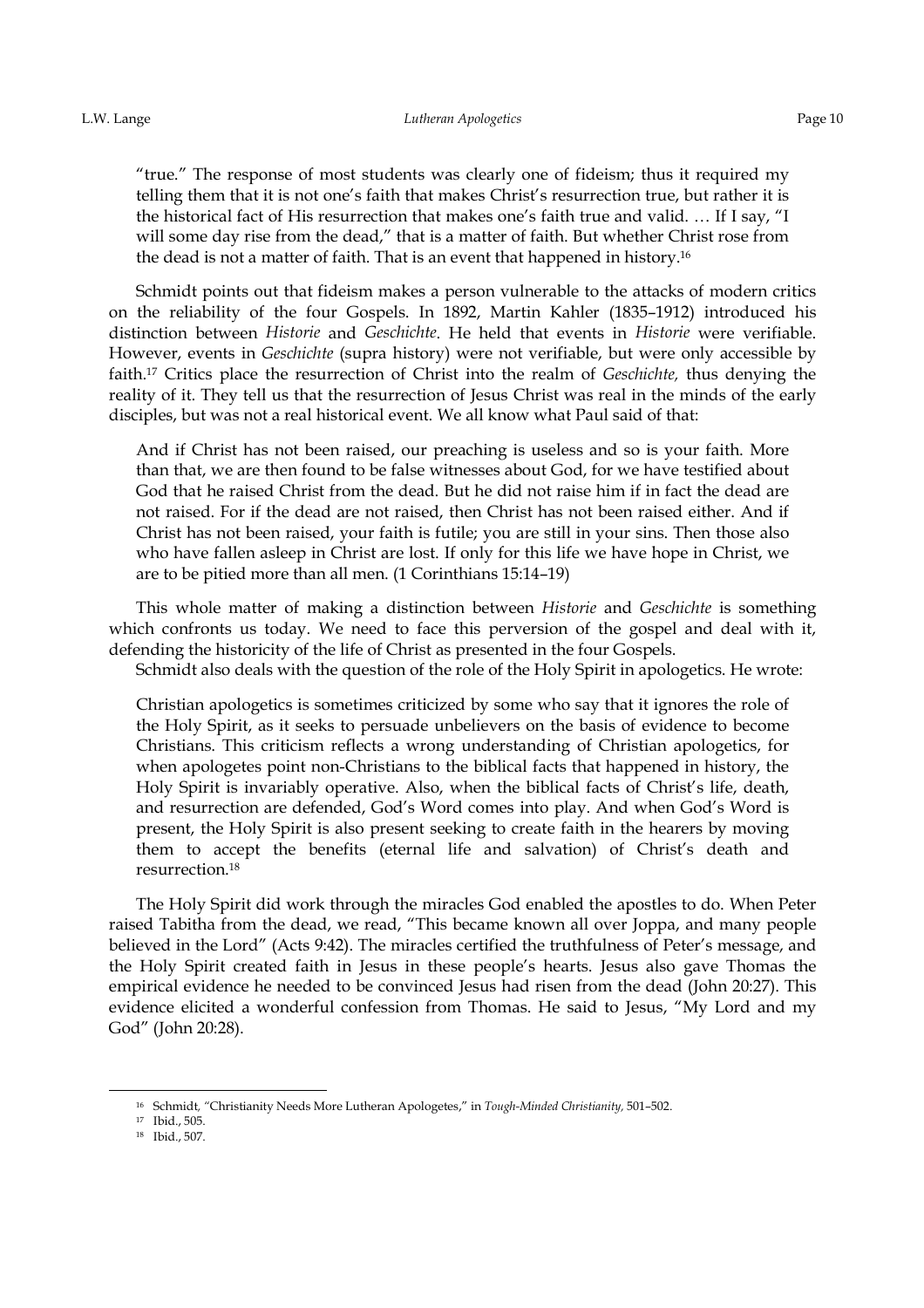We need to look at three statements which have had profound influences on how confessional Lutherans have viewed apologetics. Two are from Francis Pieper, the great dogmatician of the Lutheran Church-Missouri Synod. He wrote:

The arguments supplied by the science of apologetics—and there is a great wealth of them—cannot change the human heart, cannot produce an inner acceptance of the Gospel.<sup>19</sup>

The best apology of the Christian religion is its proclamation.<sup>20</sup>

The other is from Dr. Siegbert Becker, formerly from the Missouri Synod, later from the Wisconsin Synod. He wrote:

The best defense of Scripture is Scripture itself. When men ask for proof of the truth of Christian doctrines, we are simply to quote the Bible passages which teach these doctrines. If men do not accept the doctrines of the Christian faith on the authority of the Bible, we are not even to desire their assent on other grounds. The Christian faith is not to be defended by rational argumentation.

[Becker continues] But again, this does not mean that we are not to employ reason in the struggle with the enemies of the faith. Every argument of reason can be overthrown with an argument from reason. We may use reason to show the unbeliever the untenableness of his position and the unwarranted nature of his conclusions. In this area we often hear Luther call his adversaries unreasonable.<sup>21</sup>

With regard to Pieper's statements, I would not agree that apologetics is a science. It is giving people a defense of the hope you have. Secondly, I would agree that the Holy Spirit works conversion only through the gospel and baptism. However, the gospel is founded on the historical facts of Christ's life, death, and resurrection. As Alvin Schmidt observed, the Holy Spirit is active as he works through the historical facts of the gospel message. To relate the historicity of the Bible is part of the apologetic task. With regard to Dr. Becker's statement, I think that people have often read his first paragraph and forgotten the second. Reason can be employed to show the erroneous thinking of a person who rejects the gospel message. It is part of the apologetic task of removing obstacles so people will listen to a presentation of the gospel.

It is because of fideism that we find little formal study of apologetics in Lutheranism. Alvin Schmidt makes some interesting observations concerning this. He wrote:

In spite of the massive inroads liberal theologians have made as a result of the Enlightenment by placing the miraculous works of Jesus outside the parameters of history into the realm of faith, Lutheran theologians, both in Europe and America, basically failed to respond as apologetes to this heretical maneuver. With the exception of a few American Lutherans like Theodore Graebner, Alfred Rehwinkel, John Klotz, and Paul Zimmermann in the Lutheran Church-Missouri Synod (LCMS), who argued mostly against the theory of evolution, there were no Lutheran apologetes who argued against the theology that said Christ's resurrection occurred in *Geschichte* or in suprahistory. Only two Lutheran evidential apologetes of note have argued against this radical theology, and then only since the 1960s. These two Lutherans are Wolfhart

<sup>&</sup>lt;sup>19</sup> Francis Pieper, *Christian Dogmatics* (St. Louis: Concordia, 1950), 1:65.

<sup>&</sup>lt;sup>20</sup> Ibid.,1:109.

<sup>21</sup> Siegbert Becker, *The Foolishness of God* (Milwaukee: Northwestern, 1982), 238–239.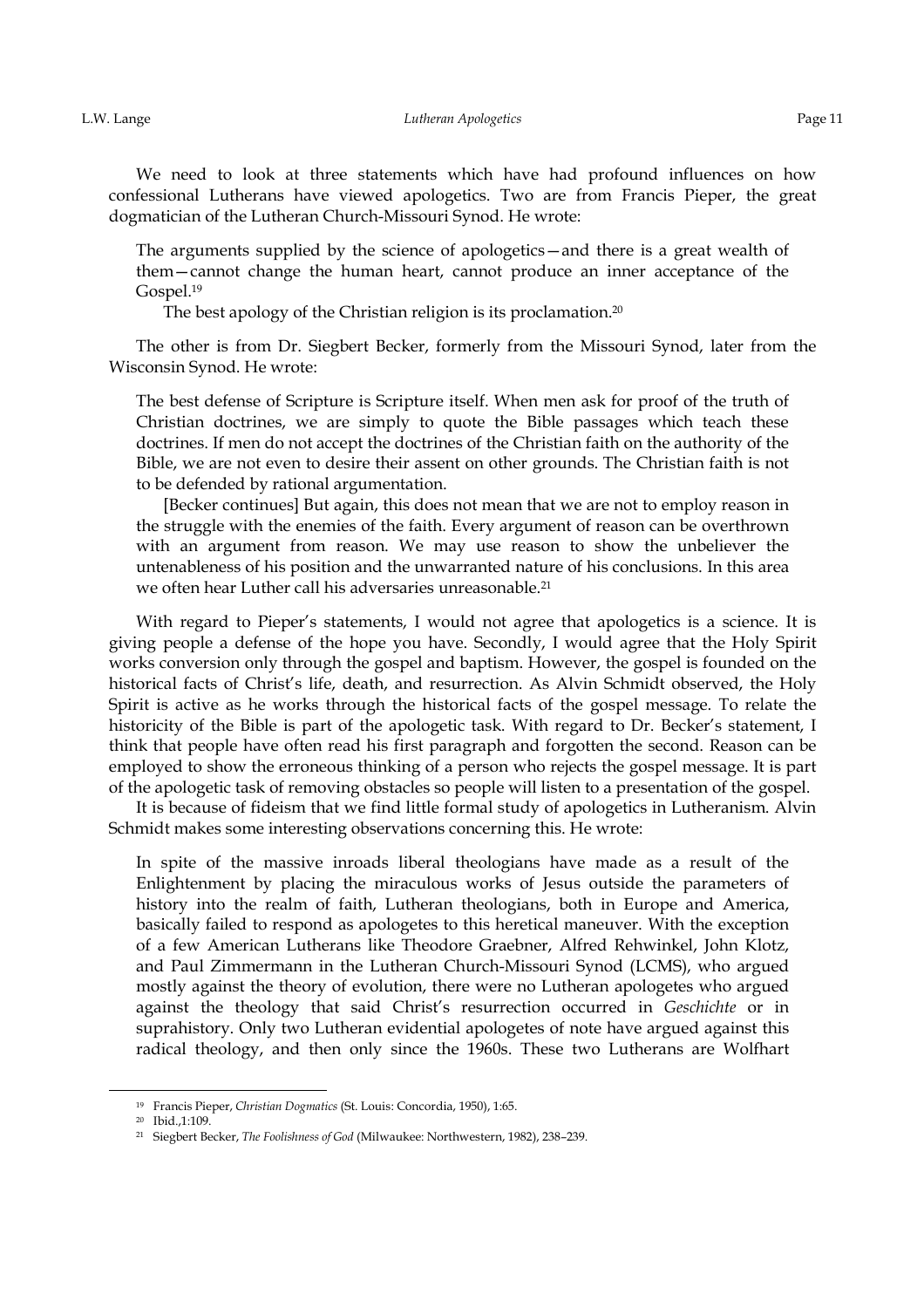<u>.</u>

Pannenberg and John Warwick Montgomery. … Strange as it may seem, before the days of Pannenberg [and] Montogomery, one finds Francis Pieper (1852–1931), a highly influential conservative theologian in the Lutheran Church, Missouri Synod, not favoring Christian apologetics. … Given Francis Pieper's long-standing influence, which continues to the present time in the seminaries of the LCMS, where students still are required to read his three volumes in dogmatics, it is not surprising that fideism has not been countered apologetically in the circles of the LCMS. It is also interesting to note that to this day neither of the synod's two seminaries (Fort Wayne and St. Louis) has a required course in apologetics in their curricula.<sup>22</sup>

Many in our own circles have reacted negatively toward apologetics. Some say apologetics involves attempting to "reason" people into the faith. They state that all we need to do is proclaim the gospel. They assert that rational arguments have no place in our proclamation. Let us examine this view.

To begin with, I believe that God converts people through the gospel and baptism. We do not, by our own thinking or choosing, come to faith in Christ. Yet, reason is involved in communicating the gospel. Take, for example, preaching a sermon. I don't think any preacher would make the statement that his sermons are totally devoid of reason. Reason is involved in translating the text. We don't read Scripture to people in the original Greek, Hebrew, or Aramaic. Pastors don't simply read their texts, say "Amen," and then sit down. My father had a vicar whom he asked to prepare a devotion for a Sunday School teachers' conference. The vicar opened his Bible, read a section of Scripture, closed the book, said "These are my sentiments exactly," and then left. Needless to say, my father had a discussion with him about expounding and applying the text.

Expounding and applying the text involves the use of reason. Developing a theme, parts, and outline for the sermon involves reason. Pastors are concerned that they present their sermons in a logical way which enables their hearers to understand. They use illustrations and object lessons to make things clearer for their parishioners. Some pastors even tell jokes in their sermons. No one, as of yet, has suggested we discontinue preaching sermons because reason is used in them. Reason used in a sermon does not convert the hearer. It does communicate the gospel message to the hearer.

Some have used infant baptism as a reason for not doing apologetics. Is this valid? In our baptismal rite we state, "In obedience to the command of our Lord and trusting in his promises you have brought this child to be baptized" (*Christian Worship*: 13). Because Christ told us to bring our children to him and because he promised that baptism grants rebirth and renewal through the Holy Spirit (Titus 3:5), we bring our children to be baptized. God works renewal of infants through baptism. With adults, however, we instruct them and then baptize them. Instruction involves the use of reason in the process, but God converts through the message of the gospel communicated by reason.

What does reason do as we give a defense of the hope we have?

- Reason communicates the message. Without communication there is no apologetics (or preaching or teaching of any kind).
- Reason clarifies our message. If a Bible passage is too difficult for someone to understand, we put it into simpler words.
- Reason can confirm what the Bible says. It doesn't prove the Bible, but it corroborates what the Bible says. Archaeology has confirmed the existence of many cities and

<sup>22</sup> Schmidt, "Christianity Needs More Lutheran Apologetes," in *Tough-Minded Christianity*, 505–507.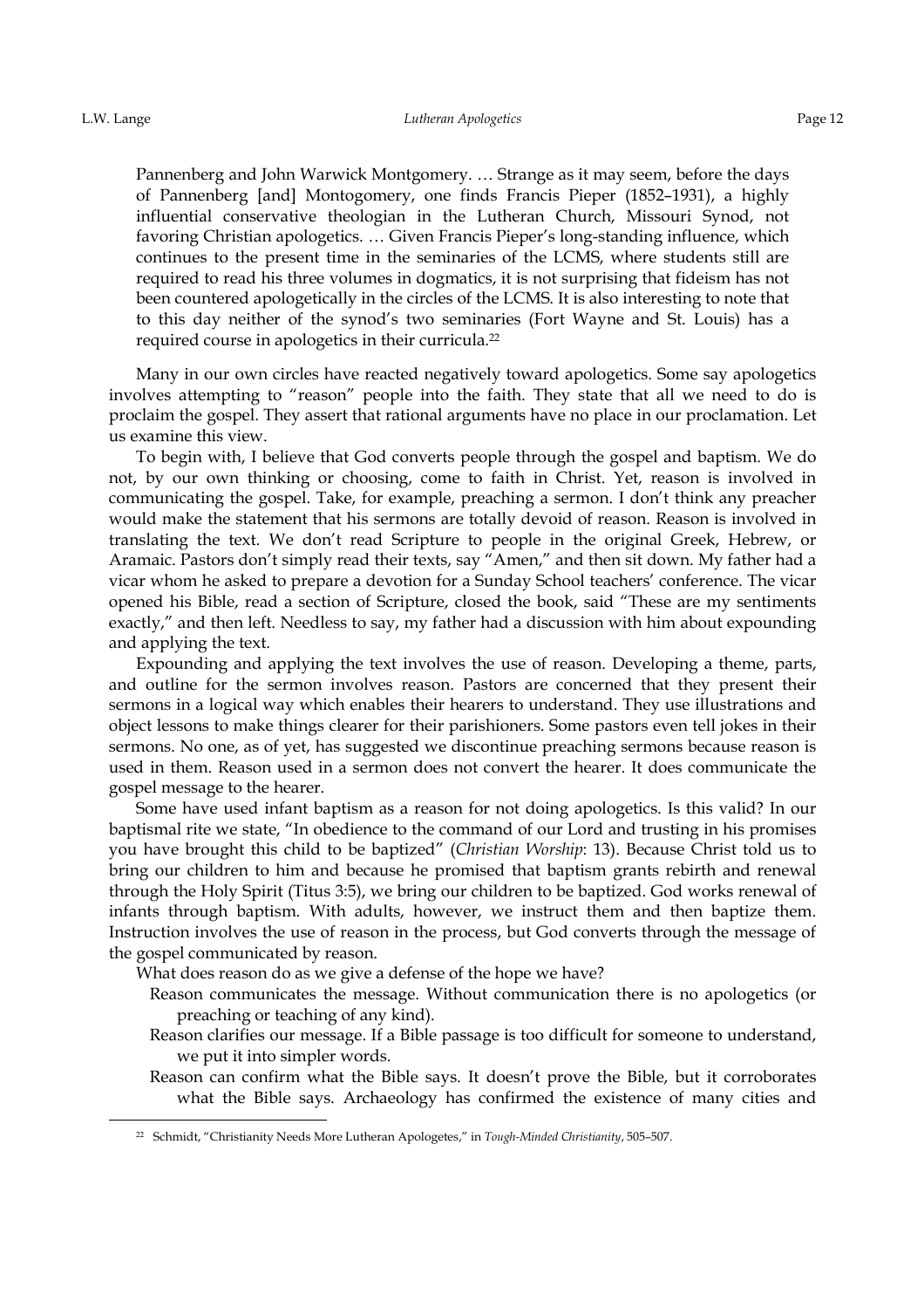places Luke tells us Paul visited. Observations from the created world (such as design) confirm there is a Creator. This is also biblical. The writer to the Hebrews stated, "Every house is built by someone, but God is the builder of everything" (Hebrews 3:4).

- Reason recognizes and corrects errors. When people make assertions that have no evidential basis, or, which contradict the evidence, we use reason to remove the obstacles so we can present what God's Word says. For example, if two statements contradict each other, both cannot be true.
- Reason can be used to consolidate the evidence for the truth of the Bible. Reason may tie all the evidence together. Biblical evidence remains primary. Other evidence may simply confirm or corroborate what the Bible states.

Does apologetics make use of reason? Certainly! Does this mean we cannot use apologetics because we are trying to "reason" people into the Christian faith? Certainly not! The Lord wants us to give a defense of the hope we have. Reason is involved in the process. However, the message conveyed by reason, the gospel, alone can convert. Studying how to do apologetics is as valid a study as homiletics and catechetics. We don't send ministers of the gospel out into the field and tell them to write or say whatever comes to their minds. We train them before we send them out. Why should we do any less when it comes to equipping our students for defending the hope they have?

We will now turn our attention to Presuppositionalism. The presuppositionalist says that the fall into sin has created such a wall between the believer and the unbeliever that no amount of rational argument can address unbelief or the reasons for it in order to break it down. Nancy Pearcey described it this way:

Because nonbelievers are created in the image of God, the force of their own human nature compels them to live in ways that are inconsistent with their professed worldviews. In evangelism, our goal is to highlight that cognitive dissonance—to identify the points at which the nonbeliever's worldview is contradicted by reality. Then we can show that only Christianity is fully consistent with the things we all know by experience to be true.<sup>23</sup>

Presuppositionalism comes from the camp of the Reformed. Craig Parton evaluated it in the following way:

… those Christians inclined to appreciate the apologetical task are given supposed theological reasons *not* to defend the faith with evidence to the unbeliever. Calvinist presuppositionalists (which, sadly enough, also influence some Lutherans) have emasculated serious apologetical activity among pagans. By arguing that their system is more "self-consistent" than that of the pagan, and by spending their apologetical time refuting non-Christian belief systems, the presuppostionalists forget two critical points: First, consistency does not mean that you have divine revelation…. Second, the refutation of non-Christian belief systems, while necessary, does not *ipso facto* establish the truth of Christianity. In addition, the refutation of every non-Christian alternative would consume a lifetime. <sup>24</sup>

<u>.</u>

<sup>&</sup>lt;sup>23</sup> Nancy Pearcey, *Total Truth* (Wheaton: Crossway 2004), 319.

<sup>24</sup> Parton, *The Defense Never Rests*, 61.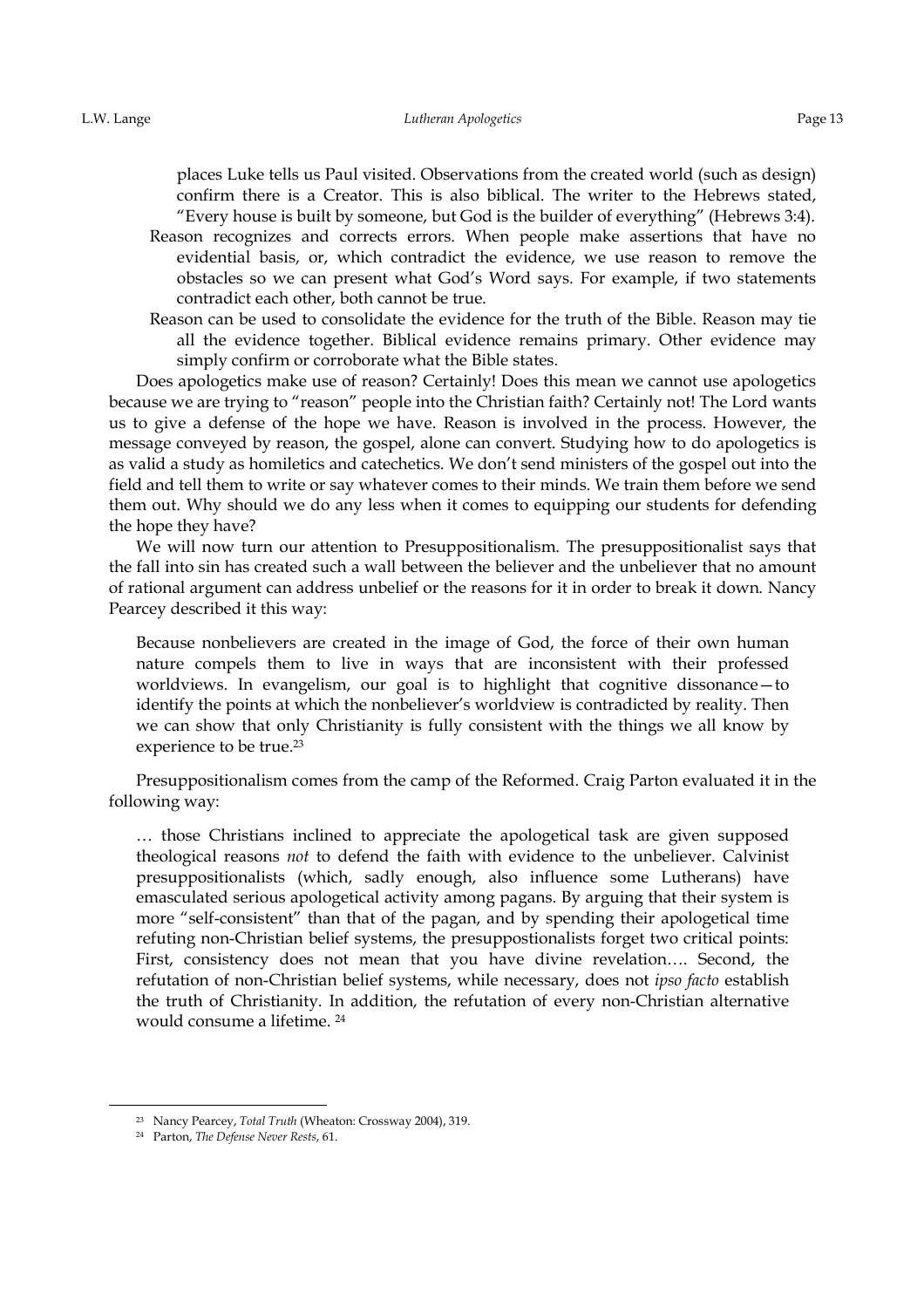#### The Lutheran apologist defends the authority of the Bible.

Confessional Lutherans accept the authority of the Bible. There are a number of reasons for this. Jesus accepted the authority of the Old Testament. He referred to the canon of the Old Testament (Luke 24:44) as the Word of God. This settles the matter for us. In addition, the Jews of Jesus' time accepted the same canon of the Old Testament as the authoritative Word of God. As for the New Testament, Jesus promised to send the Holy Spirit to enable the sacred writers to make an accurate record of what he said and did. The apostles, then, wrote, approved, and gathered the books of the New Testament which are the authoritative Word of God. Further, we accept the authority of the Bible as God's Word because the Holy Spirit has worked that conviction in us through the words of Scripture. We did not come to the conviction on our own that the Bible is God's Word.

At Luther's time, Lutherans, Roman Catholics, and Calvinists all accepted the Bible as God's Word. All believed the Bible carried the authority of God himself. This changed in the eighteenth century. The Enlightenment scholars rejected the authority of the Bible. Critics said the Bible was a product of human evolution and development. The critics denied the Bible alone could establish what we should believe and how we should live. Biblical criticism began with the rejection of the Mosaic authorship of Genesis and ended with the denial of the Christ of the four Gospels.

Critics developed elaborate scenarios as to how the parts of the Bible eventually came together. They based their hypotheses on human speculation, not on empirical evidence. They disregarded the internal evidence in the Bible itself. The speculation concerning the four Gospels became so wild that, in 1906, Albert Schweitzer, himself a critic of the Bible, lamented the mess made by the biblical critics up to his time (*The Quest for the Historical Jesus*). We can demonstrate that the scenarios developed by the critics fly in the face of the facts. Their claims are unreasonable.

To begin with, critics say that it is impossible to believe the Bible is the Word of God because the manuscripts contain so many variant readings. This charge does not take into account the reliable nature of textual criticism. Because we have so many biblical manuscripts, textual critics have arrived at a very reliable received text. There is also a great deal of commonality between the various manuscripts of the Bible. For example, though separated by 1000 years, there is a 95% agreement between the Leningrad Text of Isaiah and the Qumran Isaiah text found with the Dead Sea Scrolls. Instead of an unreliable textual transmission, we have a transmission that has produced a very reliable text.

Also, critics place the writing of the books of the Bible long after the time when the evidence indicates they were written. Take, for example, the four Gospels. Redaction criticism places the final product of the Gospels around A.D. 160. Yet, we have references to the Gospels by the church fathers at much earlier dates than that. Craig Parton quotes Sir Fredrick Kenyon, former director and principal librarian of the British Museum, concerning the reliability and integrity of the four Gospels and the entire New Testament. Kenyon wrote:

In no other case is the interval of time between the composition of the book and the date of the earliest extant manuscript so short as in that of the New Testament. The books of the New Testament were written in the latter part of the first century; the earliest extant manuscripts (trifling scraps excepted) are of the fourth century—say, from 250 to 300 years later. This may sound a considerable interval, but it is nothing to that which parts most of the great classical authors from their earliest manuscripts. We believe that we have in all essentials an accurate text of the seven extant plays of Sophocles; yet the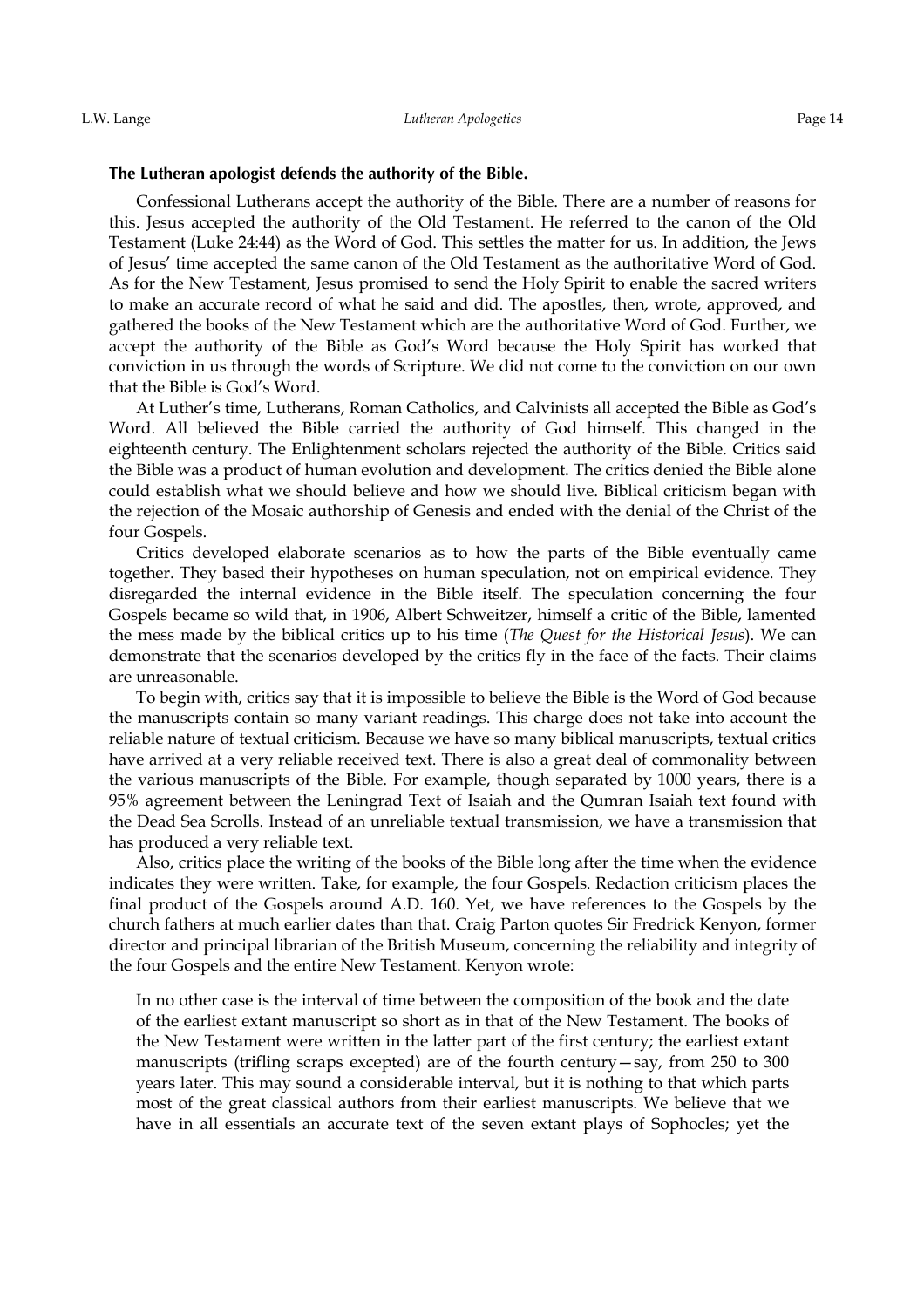earliest substantial manuscript upon which it is based was written more than 1,400 years after the poet's death. Aeschylus, Aristophanes, and Thucydides are in the same state; while with Euripides the interval is increased to 1,600 years. For Plato it may be put at 1,300 years, for Demosthenes as low as 1,200.<sup>25</sup>

If the critics of the Bible applied their canons of criticism to the classics, it would destroy the study of the classics. Parton also points out that the four Gospels meet the commonly accepted canons of historical scholarship used to determine if any work that predates the printing press has reached us in substantially the same shape in which it was authored. The criteria are: The documents … give no evidence of tampering, are well-attested as coming from a strong tradition of manuscript evidence, arise almost on top of the events they record, and have no peer among all the works of antiquity based on the sheer number of excellent and early manuscript copies.<sup>26</sup>

The evidence is clear. The critics (Dan Brown included) have made claims which do not square with the facts. They are in error. This gives us the opportunity to explain from Scripture why we believe the Bible is the inspired, inerrant Word of God, of which Jesus Christ is the focal point.

### The Lutheran apologist recognizes that philosophy cannot be the source of Christian teaching, but it can be used in the service of Christian doctrine.

Reason is a good gift which God has given to us. Reason helps us to examine our environment to determine what is good and what is harmful. The fall into sin caused the corruption of reason, but it did not eradicate reason. Because sin has corrupted reason, it cannot be the source of teaching concerning God and his salvation of sinners. Paul wrote, "No eye has seen, no ear has heard, no mind has conceived what God has prepared for those who love him" (1 Corinthians 2:9). Through the means of grace God comes to us and offers us the benefit of all Christ did for all people. Through these means he also converts, giving us a faith in Christ in our hearts. Through faith in Jesus, God sanctifies our reason for service in his church in obedience to his Word.

There are those who maintain that Luther did not believe reason belonged in the realm of the church. Concerning Luther and reason, Craig Parton wrote:

As for Luther, he certainly railed against reason as the devil's whore. But what "reason" was Luther referencing? Surely not man's inferential capacities, for Luther clearly understood that the fall had not obliterated man's ability to discover truth in all fields of learning. No, what Luther railed against was any use of reason to achieve salvation or to allow the unbeliever, by his own striving, to climb up to heaven. … Some of the most important of Luther's interpreters, however, give the impression that the reformer's stress on the two kingdoms meant that reason and proof only operate in the secular realm of this world but are of no heavenly value. In point of fact, Luther's position is that reason operates in both kingdoms, but in the church reason is to be subservient to the Word of God. In the Christian faith, reason must operate ministerially, not magisterially.<sup>27</sup>

<sup>&</sup>lt;sup>25</sup> Parton, *The Defense Never Rests*, 76–77. For a chart giving an overview of the best works of antiquity, see also Parton, *Religion on Trial* (Eugene: Wipf and Stock: 2008), 47–48.

<sup>&</sup>lt;sup>26</sup> Parton, *The Defense Never Rests*, 77.

<sup>27</sup> Ibid., 50–51, 64.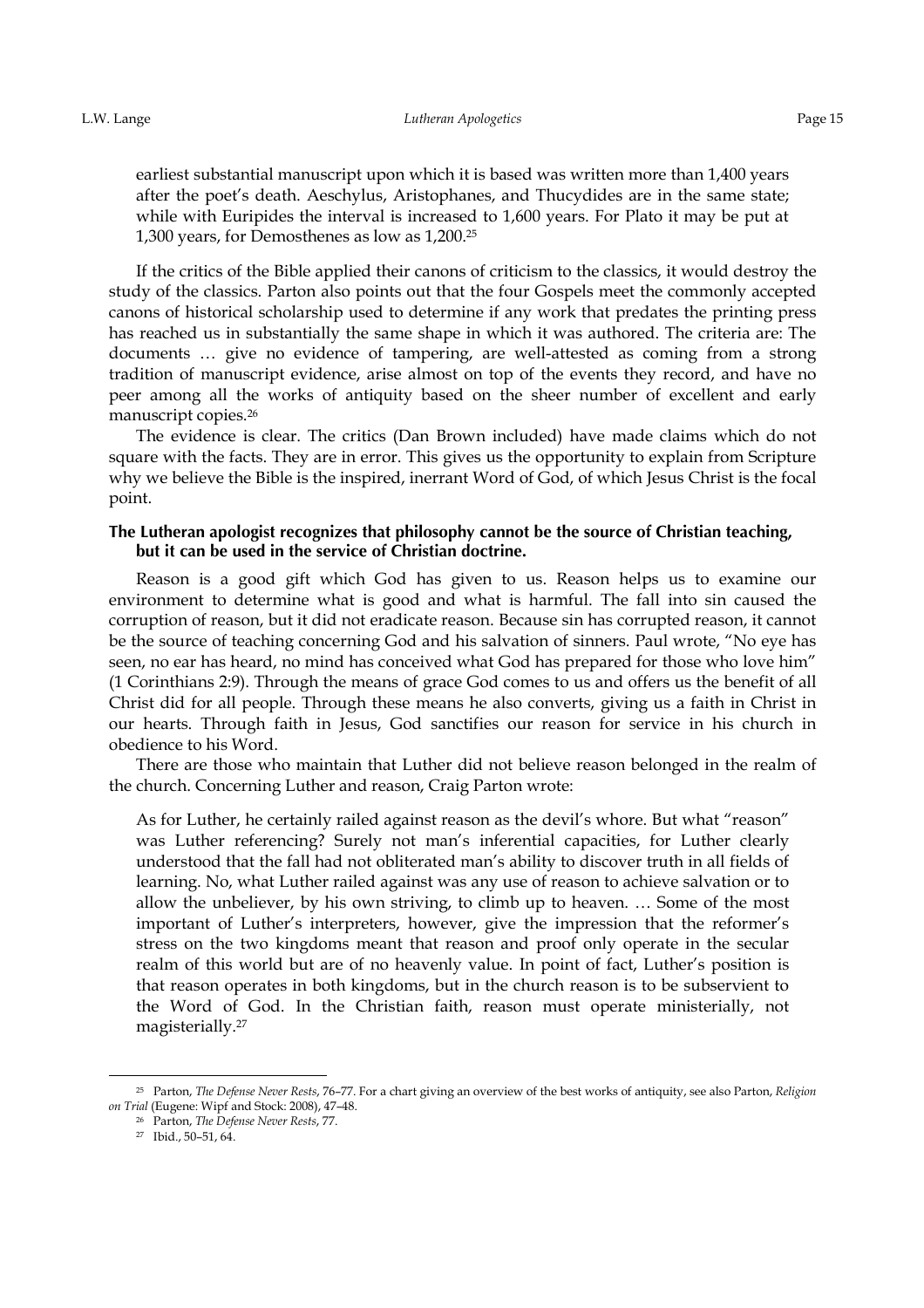We use our reason in the ministerial sense. Paul wrote, "We take captive every thought to make it obedient to Christ" (2 Corinthians 10:5). In this way we also make philosophy subservient to the gospel of Jesus Christ. However, some may say Tertullian stated, "What does Athens have to do with Jerusalem? What does the Academy have to do with the Church?" (*Prescription against Heretics* I.7.)<sup>28</sup> Others may say that Paul wrote, "The weapons we fight with are not the weapons of the world. On the contrary, they have divine power to demolish strongholds. We demolish arguments and every pretension that sets itself up against the knowledge of God" (2 Corinthians 10:4–5a). Again, Paul wrote, "When I came to you brothers, I did not come with eloquence or superior wisdom as I proclaimed to you the testimony about God" (1 Corinthians 2:1).

However, Paul was not averse to quoting the philosophers to touch a contact point with the pagans. In Athens, Paul quoted the classical Stoic poets Cleanthes, Aratus, and Epimenides. These poets reflected a longing for God. Paul went from where they were to where they needed to go: to the risen Christ (Acts 17).

Philosophy gives us a tool for displaying the revelation of God. Dogmaticians regularly make use of the syllogism to demonstrate the deity of Jesus. For example: "God alone is almighty. Jesus is almighty. Therefore, Jesus is God." A study of philosophy enables us to understand the worldviews people hold. This gives us valuable insights as to how we may reach people with the gospel. A study of logic enables us to recognize faulty and erroneous arguments. It enables us to arrange and communicate the message of the gospel in a way that people can understand. Used in service to Christ and subservient to God's Word, philosophy can be a very useful tool.

Before leaving the area of philosophy, permit a few words on the philosophical arguments for the existence of God. The ontological, cosmological, historical, teleological, and moral arguments for God's existence have been used in apologetics to deal with agnostics, atheists, and skeptics. These arguments can serve a useful purpose. However, they will be of no benefit to the unbeliever if they do not lead to Christ. *World* magazine reported some years ago that Anthony Flew, the atheistic analytical philosopher and author of the parable of the invisible gardener,<sup>29</sup> had become a theist. The apologist, Gary Habermas, had convinced him of the existence of a god. We can thank God for this movement from atheism to theism. However, if Flew does not come to faith in Jesus Christ, he will still perish. My point is that, if we use these arguments, we dare not set as our goal merely presenting philosophical evidence that God exists. We need to take people further, to Jesus Christ, who said, "Anyone who has seen me has seen the Father" (John 14:9). Do you want to see God? There he is in the flesh, in the person of Jesus Christ, who proved his deity by his resurrection from the dead, and who saved the world from sin by his holy life and substitutionary death.

The "transcendent" argument for God's existence has been used with some success against atheists. Presuppositionalists Greg Bahnsen (1948–1995), Jason Lisle, and Francis Schaeffer have used this approach (Pearcey describes it in her book on pages 313–314) to show the atheist the inconsistency of his beliefs. It argues that the atheist with his belief in evolution will eventually have to admit that he is not living in harmony with his views. While evolution says there is no absolute morality and all actions spring from a chemical reaction in the brain, he will not actually want to live that way with his family. The statement, "I love you dearly" sounds a lot better than to say, "My attitude toward you is merely a chemical reaction in my brain. I have no

<sup>&</sup>lt;sup>28</sup> Justo Gonzalez, *The Story of Christianity*, Vol I, *The Early Church to the Dawn of the Reformation* (San Francisco: Harper, 1984), 53.

<sup>29</sup> Parton, *The Defense Never Rests*, 62.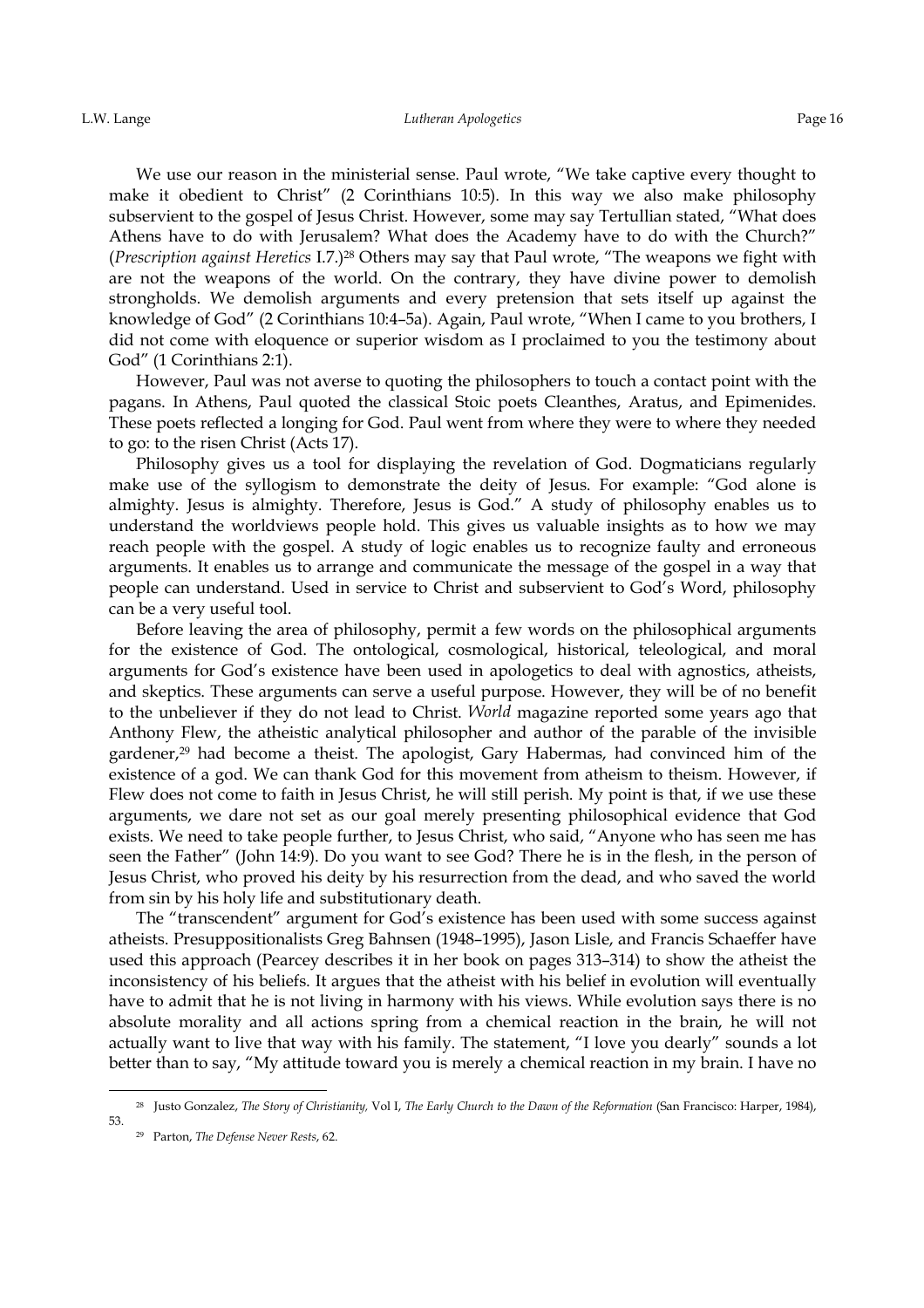<u>.</u>

permanent basis on which to build a relationship with you." Here again, we may use this argument to clear the way to present Christianity as the absolute religion because it offers the only way to salvation and it is based on the unchanging Word of God.

### The Lutheran Apologist will defend the gospel against the attacks of what is falsely called **knowledge** (1 Timothy 6:20).

Many have written about apologetics in the area of science. Nancy Pearcey wrote much about science in her book, which we will discuss for the next two days. She portrayed the extent to which evolution has taken over not only science, but also our culture. If we needed someone to reinforce that opinion, Ben Stein has done that. In his movie, "Expelled: No Intelligence Allowed," Stein has chronicled the extent to which Darwin's theories have influenced the institutions in our society. Both Pearcey and Stein indicated that those who have embraced Darwinism have also said it ultimately led them to deny the existence of God. Will Provine, the atheist scientist who spoke in Ben Stein's movie, made it clear that Darwinism left him "without hope and without God in the world" (Eph 2:12).

Pearcey has chronicled how Darwinism affected evangelicalism. It has really affected most areas of the visible church today. Ever since the days of Charles Lyell and Charles Darwin, many in the visible church have attempted to bend their teaching on Genesis 1–11 to fit with evolutionary views. Charles Hodge and B.B. Warfield taught theistic evolution. The *Schofield Reference Bible* (1909) accepted the gap theory. Roman Catholicism listed evolution in the Syllabus of Errors at the end of the 19<sup>th</sup> century. By the middle of the 20<sup>th</sup> century, Rome had accepted theistic evolution and the historical-critical interpretation of the four gospels. Gleason Archer, the Old Testament scholar, and Wayne Grudem, the Reformed dogmatician, have also espoused theistic evolution.

Ken Ham, in his book *Already Gone: Why Your Kids Will Quit Church and What You Can Do to Stop It,* relates the results of a study of 1,000 twenty-somethings, raised in the church but no longer attending.<sup>30</sup> The study found that evangelicals are losing their children in elementary schools, middle schools, and high schools rather than in colleges. The cause is the "Sunday school syndrome." Evangelicals have embraced theistic evolution. This is what they teach their children in Sunday schools. The children get the message. "If creation, Adam and Eve, Noah and the flood, and the Tower of Babel are all myths, why should we believe any of the rest of the Bible?"

Jesus said, "As it was in the days of Noah, so it will be at the coming of the Son of Man" (Matthew 24:37). If we were to change this to say, "As it was in the days when Santa Claus came for Christmas, so it will be at the coming of the Son of Man," the message would be clear. Santa Claus isn't real; neither is Christ and his Second Coming. Paul wrote, "Just as the result of one trespass was condemnation for all men, so also the result of one act of righteousness was justification that brings life for all men" (Romans 5:18). Again, if Adam and his sin aren't real, neither are Christ and his salvation of the world real. Jesus accepted the accounts of creation, Adam and Eve, and Noah and the flood as historical facts.

What about those who accept theistic evolution as an explanation for the origin of the world and its inhabitants? Can they be saved? We hold that a person who errs in ignorance or in weakness in a non-fundamental doctrine can still be saved, as long as the person believes in Jesus as his Savior. However, evolution is not inclined to allow God or Christ to remain in the

<sup>30</sup> Ken Ham & Britt Beemer with Todd Hillard, *Already Gone* (Green Forest: Master Books, 2009).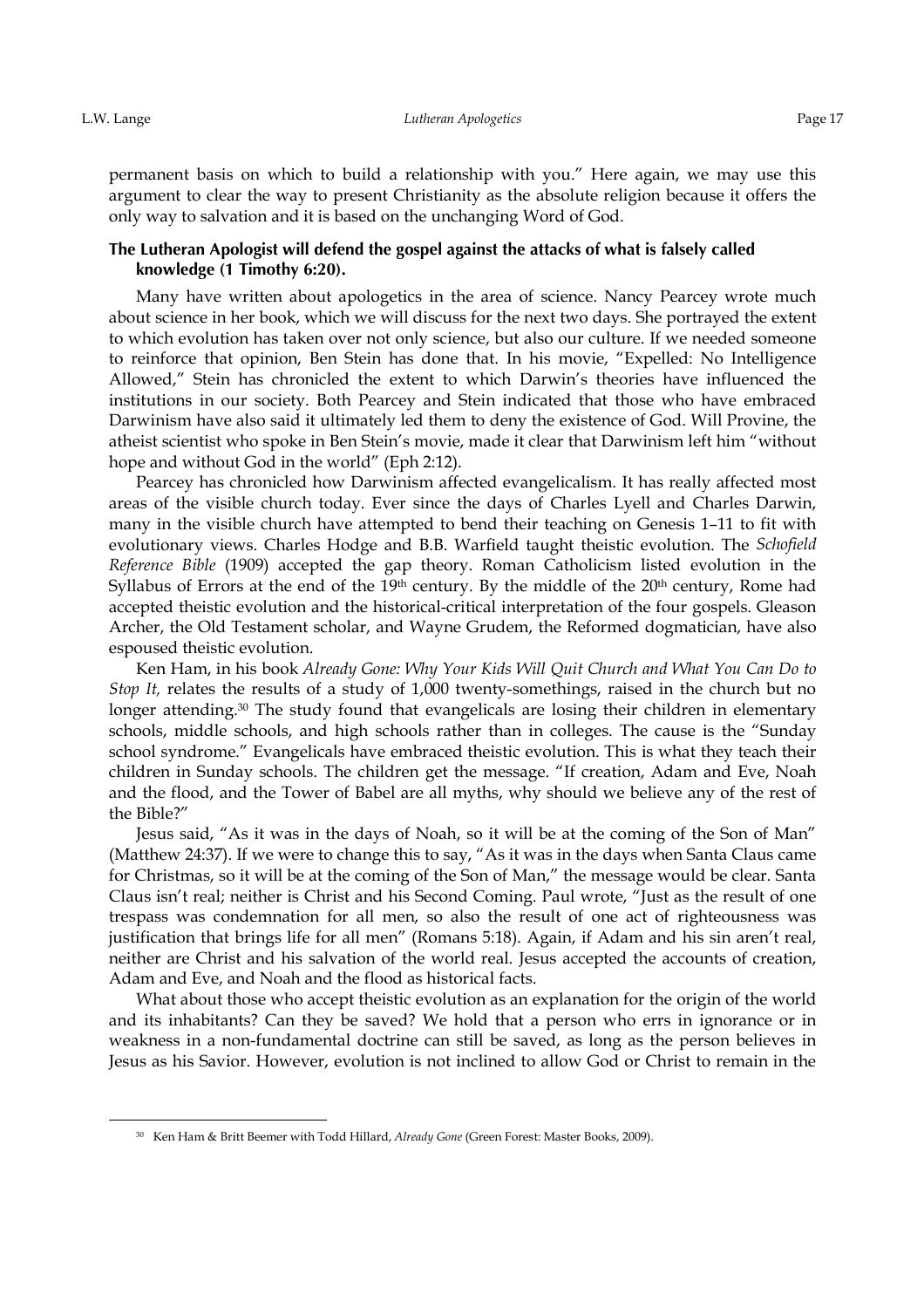picture. It is basically an atheistic view concerning the origin of things. It also views people as no more than matter in motion. It leaves you without hope, without a Savior, and without God.

This simply demonstrates that if you tamper with any section of Scripture, you tamper with Christ. The devil's plan to destroy the Christian faith started with an assault on the book which serves as the foundation for the rest of Scripture, namely, the book of Genesis. Christ is the foundation for faith, and the book of Genesis clearly presents Christ as this foundation for the rest of the Bible. If the foundation is destroyed, whatever is built on it will also collapse.

We need to speak out and defend the biblical teaching on creation. To begin with, we can point out that in the areas of cosmological evolution (formation of the universe), of geological evolution (formation of the earth), and of biological evolution (molecules to man, or from "goo" to you), evolutionists operate with many assumptions and unproven hypotheses. As Pearcey ably pointed out, evolution is a secular religion involving blind faith. When confronted with the facts, the evolutionist may respond, "No I can't observe this happening now. However, given millions and billions of years, it must have happened." This is blind faith, not empirical evidence.

There is evidence from the created world that testifies to the Creator and reflects the teaching of the Bible. The incredible complexity of information in the cell as well as the incredible body we have are evidences of the Creator who designed them. David wrote,

For you created my inmost being; you knit me together in my mother's womb. I praise you because I am fearfully and wonderfully made; your works are wonderful, I know that full well. My frame was not hidden from you when I was made in the secret place. When I was woven together in the depths of the earth, your eyes saw my unformed body. All the days ordained for me were written in your book before one of them came to be. (Psalm 139:13–16)

The incredible size, complexity, and orderliness of the universe are testimony to the Creator who made it. David wrote, "The heavens declare the glory of God; the skies proclaim the work of his hands" (Psalm 19:1). Again he wrote, "When I consider your heavens, the work of your fingers, the moon and the stars, which you have set in place, what is man that you are mindful of him" (Psalm 8:3–4a). The complexity of the earth and its geology testifies to God the Creator. The Lord said to Job, "Where were you when I laid the earth's foundation? Tell me, if you understand. Who marked off its dimensions? Surely you know! Who stretched a measuring line across it? On what were its footings set, or who laid its cornerstone…?" (Job 38:4–6).

Finally, we must return to the Genesis record and defend it as historical fact, for that is how it is presented in its context and in the rest of Scripture. We need to answer the assertions of evolution. If we do not offer any answers, people will think we have none.

Above all, we need to remember, as we pointed out earlier, the important foundation that Genesis lays for the rest of the Bible. The Holy Spirit has furnished us with a historical framework for the message of the gospel. This is why Paul in Acts 17 started at the beginning with the Athenians—with the God of creation, ultimately leading to Jesus Christ and his resurrection. I appreciate Answers in Genesis' emphasis on the chronological approach to apologetics, beginning with Genesis. This is the approach also of New Tribes Mission, an organization which does evangelism among the most primitive peoples on earth. They start out with creation in their mission approach. This method has made me rethink the two questions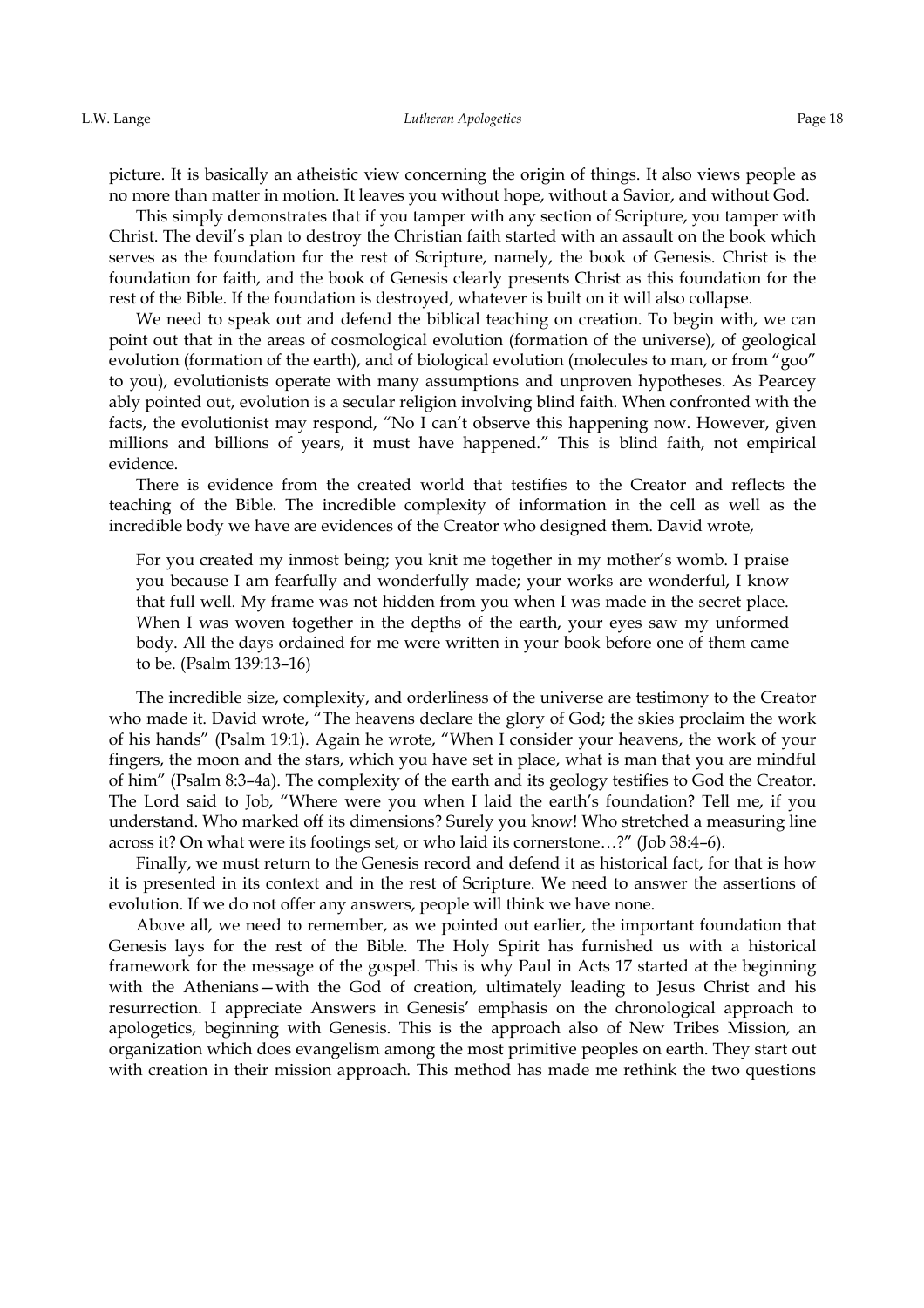we asked in the "Talk About the Savior" evangelism method.<sup>31</sup> We started with God without putting him into the historical framework he has given us in Genesis.

Ken Ham has defended the importance of Genesis in evangelism and apologetics. He told of a translator, Nathan, he had in Japan who brought him to understand this importance. He writes:

The first thing Nathan explained to me was that whenever I used the word "God" he could not just translate this as "God." Because of the prevalence of the Shinto religion in this country, and thus their belief in many gods, the people would just add this god I was talking about to all their other gods. So whenever I used the word "God," Nathan would define who this God is—the God who created and upholds all things. He is the God who is separate from His Creation… . Without the foundational basis of the account of the Fall in Genesis, and the fact that we all are traced back to one man, Adam, whom God created, how would they understand the gospel? You can tell people they're sinners, but unless they understand what sin is, they will not comprehend the message. Nathan explained to me that if I was to communicate the message of the gospel to the average Japanese, I would first need to lay the foundation of the gospel from Genesis, before they would really have much understanding.<sup>32</sup>

Another reason for beginning with the historical Genesis account is that unbelievers are troubled by the suffering and misery they see in the world. Whereas a believer may look at the world and say it is a beautiful creation of God, the unbeliever will have a different outlook. He will say:

"Around the world I see children dying, people starving, senseless killing, terrorism, horrible accidents. I don't see a beautiful world. I see physical and emotional pain everywhere I look. It's a chaotic world. It's a world where only the fit survive—the weak get stomped on. I don't see a God of order and love. If He does exist, He must be a vicious and hateful God." [Ham continues:] The problem is that you and your friend are looking at the…world through different eyes. If you put on truly biblical glasses, and look at the world through the Bible, then we know that God created a perfect world, but man rebelled. Sin entered the world, and thus death and the Curse came as a consequence of the judgment of a Holy God. And look what *our* sin has done to this world: children abused, families splitting apart, mental diseases, rapes, cancer killing our loved ones, etc. It is a horrible world. But a Christian understands there's a God of love because even though man rebelled, God sent His Son to die so we can be restored to our Creator.<sup>33</sup>

The historical record of Genesis gives us the framework from which we can communicate God's message of sin and grace. May God enable us to use the historical framework of Genesis to lead people to Jesus Christ and the salvation from sin we have through him. May he move us to do this now, while we have the opportunity to give a defense of the hope we have.

Permit a few comments on the Intelligent Design movement, in order to promote discussion. We usually say we do not favor the inclusion of "intelligent design" in public school

<sup>&</sup>lt;sup>31</sup> "If you were to die tonight, are you sure you would go to heaven?" "If God were to say to you, 'Why should I let you into my heaven,' what would you respond?"

<sup>&</sup>lt;sup>32</sup> Ken Ham, *Why Won't They Listen* (Green Forest: Master Books, 2002), 19-20.

<sup>33</sup> Ibid.,93–95.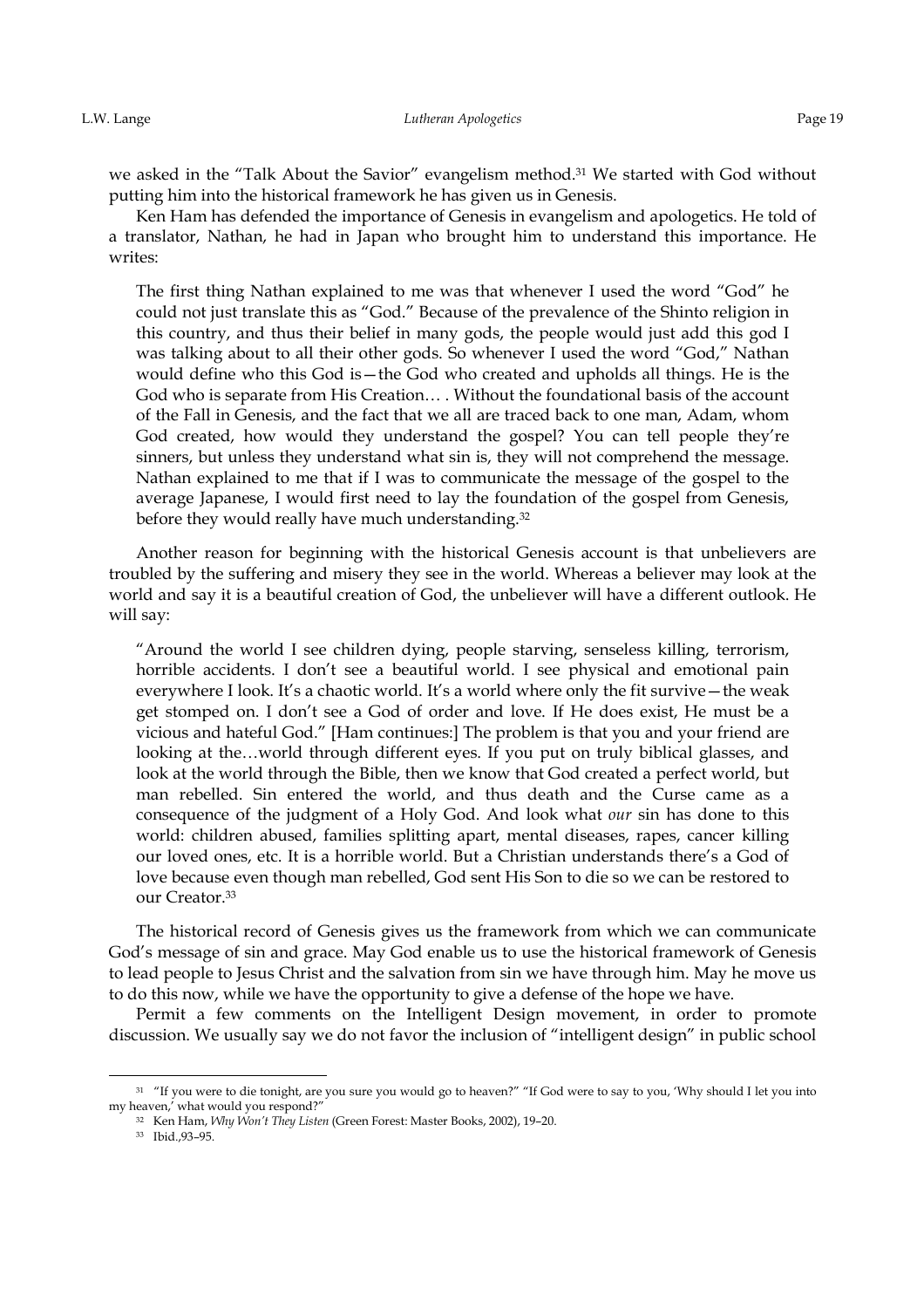science courses because this involves mixing the mission of the church and the state. However, watching the movie by Ben Stein ("Expelled: No Intelligence Allowed") caused me to rethink the matter. The intelligent design movement is not exclusively a Christian movement. Its goal is to follow the evidence in the world of science where it leads. If what we observe in the world gives evidence of intelligent design rather than natural selection, why should we prohibit scientists from following the evidence where it leads?

Further, the intelligent design people are concerned about freedom of speech. If they observe intelligent design in the world, should they not be allowed to publish their research without fear of losing their jobs? The reason establishment scientists react so strongly to intelligent design is that it does not follow the dogma that the world is a closed system and that we cannot use any outside influence to explain how everything got here. In the face of mounting evidence against their ideas of chance formations, some evolutionists have offered the idea that perhaps some intelligent life from another planet seeded life on this planet.

I could favor trying to get local school boards to permit intelligent design into the classroom on the basis of civic righteousness. The teaching of evolution is destructive to morality, ethics, and respect for the importance of human life. At least the reference to a supreme designer might work with the natural knowledge of God to slow the rate of corruption in our society. Obviously, intelligent design does not communicate the message of our Savior God who made the world and saved the world from sin. This message we will proclaim in our sermons, apologetics, and teachings.

### The Lutheran apologist will recognize the opportunity to reach people with the gospel through the literary medium of myth and allegory.

There are Christian writers who have tried to reach people with the gospel through the writing of myth and allegory. G.K Chesterton, Charles Williams, J.R.R Tolkien, Dorothy Sayers, and C.S. Lewis are among them. Gene Veith, who is among the leaders today in defending magic and fantasy as a tool to lead people to the cross of Christ, offers some observations concerning this genre of literature.

Just as C.S. Lewis's nonfiction works are effective in reaching modernists by showing reasons to believe in Christian doctrine, his fictional works are effective in reaching postmodernists by telling the Christian *story*. Lewis addresses his readers' intellect with Christian truth in his nonfiction, and he addresses his readers' imagination with Christian truth in his fiction.

*The Chronicles of Narnia*, his science-fiction trilogy, *The Great Divorce*, and *The Screwtape Letters* relate objective Christian doctrine to tangible, concrete life. They also appeal to another quality of postmodernists, their desire for mystery. Postmodernists not only do not have to have logical reasons to believe in something, they tend to prefer beliefs that do not have a logical reason. This is why they prefer "spirituality" to "religion," embracing the mystical rather than the rational. This tendency can get postmodernists into trouble, leading them into flying saucer cults and New Age occultism. Those who have no concept of truth in their religion can be manipulated into believing just about anything, as long as it appeals to their desires and gives personal meaning to their lives.

One way Christianity can answer is to recover its own rich "spirituality," and the "mysteries" of salvation—the incarnation, the atonement, the resurrection, and the life of the redeemed—which no one can fully grasp by human reason. Nor could we have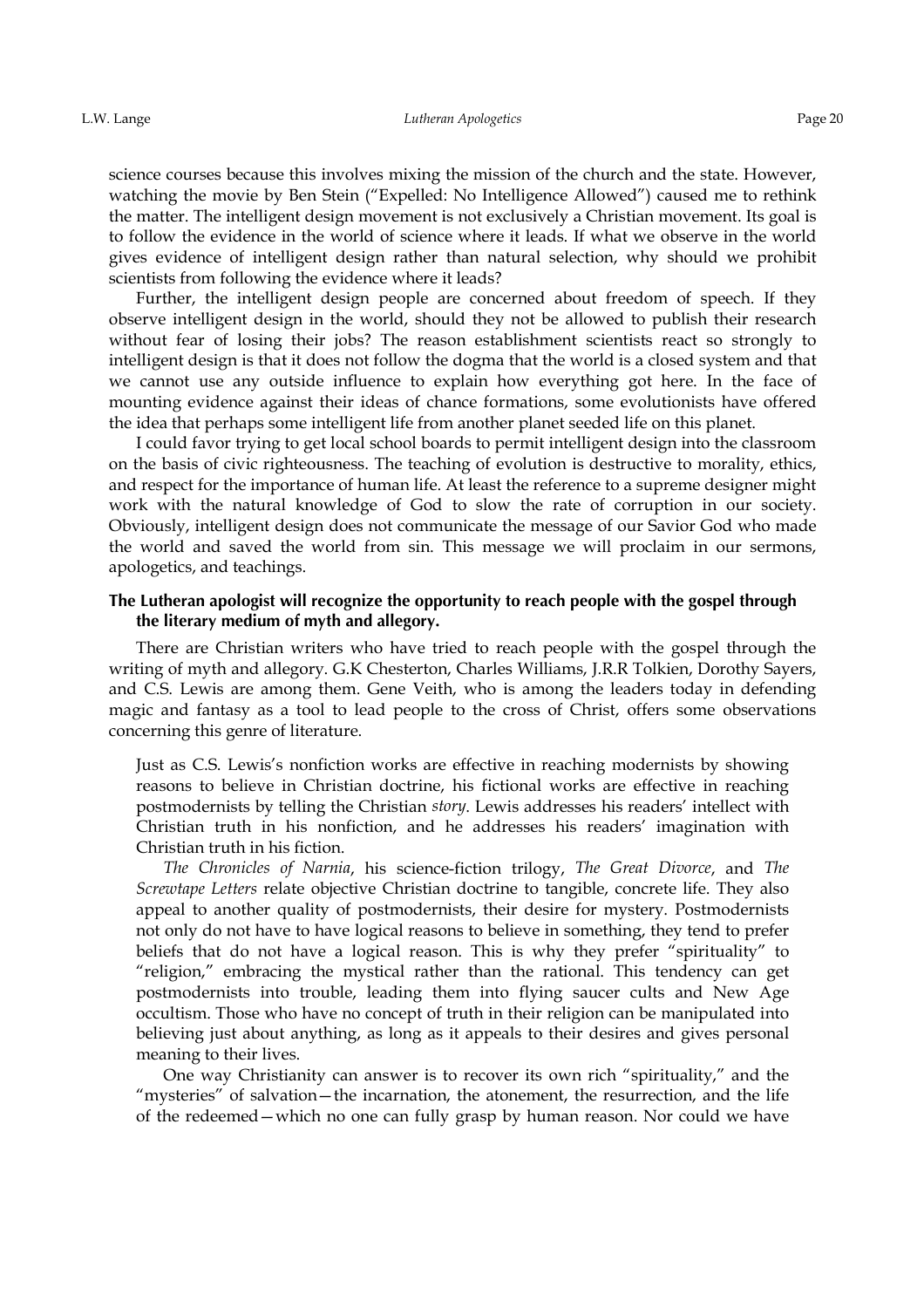ever just dreamed up or constructed for ourselves such mind-blowing truths. Rather, they come from outside ourselves, by revelation of the Holy Spirit in God's Word, which puts them into a completely different category from both modernism with its reason and postmodernism with its anti-reason.

… I used to give copies of *Mere Christianity* to my non-Christian friends. At one time, the book left a strong impression (and sometimes still does for some people, the modernists and those who still use their minds). But lately, I have been frustrated by the way they say how glad they are that Lewis has the beliefs that he does, but that they have their own truths. His logical handling of Christianity does not get through to them. For people like that, I have them read Lewis's fiction, including *The Lion, the Witch and the Wardrobe*. 34

The review of Veith's book by Angus Menuge also points us to the value of literary apologetics. He wrote:

Veith does a great service by giving a nuanced and measured reply to skeptics of Lewis's Chronicles, including Christians who think magic and fantasy are necessarily threats to the faith, and unbelievers, like Philip Pullman who seek to evangelize for atheism. Veith argues convincingly for the enduring value of Lewis's approach in a pluralistic, postmodern age, showing how his narratives lead the reader to the cross of Christ and away from unhealthy introversion and the occult.<sup>35</sup>

# The Lutheran apologist seeks to proclaim and defend the gospel in a culture which is hostile to Christ.

We will not spend a great deal of time on cultural apologetics. This is not to say it is not important. We have read Nancy Pearcey's book and will spend two days discussing it. So there isn't a great need to discuss the issues involved in cultural apologetics in this paper. However, permit some observations.

First of all, cultural apologetics covers a great variety of areas. It could be called apologetics and art, music, drama, media, education, etc. In considering all these different aspects of culture, it is important to know what is good and in harmony with God's will and what is at variance with God's will. Nothing comes to us in a vacuum. All things in culture are produced from specific worldviews which people have. I can listen to Beethoven's Ninth Symphony and say it is a beautiful piece of music. However, when I hear the *Ode to Joy* from the choral section, I have difficulty considering the music apart from its worldview.<sup>36</sup> When I look at a picture Pablo Picasso painted of a woman, I have difficulty disassociating his art from his outlook on women. When we teach art, drama, education, etc., it is important to discuss with our students the worldviews from which our culture operates and whether they are in harmony with God's will.<sup>37</sup>

Then, to do cultural apologetics, Christians need to live their faith out in the culture. Pearcey's observations are in place: "…many believers have absorbed the fact/value,

<u>.</u>

<sup>&</sup>lt;sup>34</sup> Gene Veith, *The Soul of the Lion, the Witch, & the Wardrobe* (Colorado: Cook Communications Ministries, 2005), 201-203.

<sup>&</sup>lt;sup>35</sup> Ibid., back cover.

<sup>&</sup>lt;sup>36</sup> The *Ode to Joy* was based on Schiller's poem, which emphasized the Enlightenment setting of humanism, rationalism, romanticism, and Deism.

<sup>37</sup>As examples of cultural apologetics, consider Gene Veith's book on art, *State of the Arts: From Bezalel to Mapplethorpe,* and the work done by Allen Quist in connection with *EdWatch*.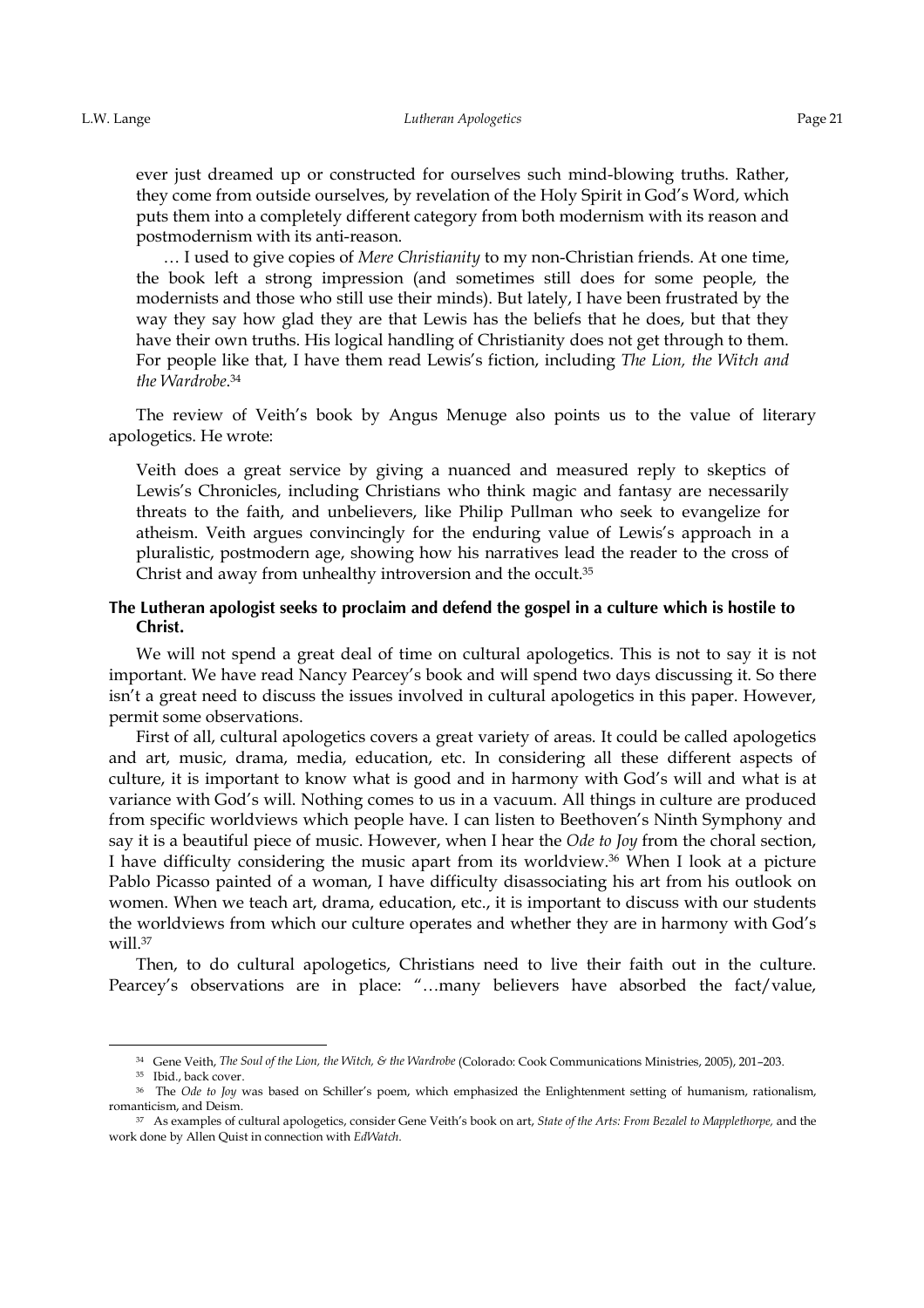public/private dichotomy, restricting their faith to the religious sphere while adopting whatever views are current in their professional or social circles."<sup>38</sup>

On the one hand, John tells us, "Do not love the world or anything in the world. If anyone loves the world, the love of the Father is not in him. For everything in the world—the cravings of sinful man, the lust of his eyes and the boasting of what he has and does—comes not from the Father but from the world" (1 John 15,16). On the other hand, Jesus tells us, "You are the salt of the earth. But if the salt loses its saltiness, how can it be made salty again? It is no longer good for anything, except to be thrown out and trampled by men. You are the light of the world. A city on a hill cannot be hidden. Neither do people light a lamp and put it under a bowl. Instead they put it on its stand, and it gives light to everyone in the house. In the same way, let your light shine before men, that they may see your good deeds and praise your Father in heaven" (Matthew 5:13–16).

These two statements do not contradict each other. On the one hand, the Lord directs us to remain uncontaminated by whatever our culture offers which is at variance with his Word. On the other hand, we are to be out and about in our society, giving a defense of the hope we have. In this way, we will act as a preserving influence against the corruption of society and as a beacon of light to the world around us.

Justo Gonzales, in his history text, offers some interesting observations as to why the early church grew so rapidly. He wrote:

The enormous numerical growth of the church in its first centuries leads us to the question of what methods it used to achieve such growth. The answer may surprise some modern Christians, for the ancient church knew nothing of "evangelistic services" or "revivals." On the contrary, in the early church, worship centered on communion, and only baptized Christians were admitted to its celebration. Therefore, evangelism did not take place in church services, but rather, as Celsus said, in kitchens, shops, and markets. A few famous teachers, such as Justin and Origen, held debates in their schools, and thus won some converts among the intelligentsia. But the fact remains that most converts were made by anonymous Christians whose witness led others to their faith. … Another surprising fact about the early expansion of Christianity is that, after the New Testament, very little is said of any missionaries going from place to place, like Paul and Barnabas had done. It is clear that the enormous spread of the Gospel in those first few centuries was not due to full-time missionaries, but rather to the many Christians who traveled for other reasons—slaves, merchants, exiles condemned to work in the mines, and the like.<sup>39</sup>

Are there some lessons for us here? We could say:

- Know your culture. Know the culture of those to whom you will speak. Know what is good and what is bad. Give a reason for the hope you have.
- Equip God's people so they can go out into the world and give a reason for the hope they have (Lutheran Apologetics: From our Classrooms and into the World). Recognize the potential every Christian has as a witness for Christ.
- Recognize the importance of letting your light shine wherever you are, not just in church.

Don't underestimate the power of the gospel. Apologetics doesn't depend on us. We give a reason for the hope we have, and the Holy Spirit does the work.

<u>.</u>

<sup>&</sup>lt;sup>38</sup> Pearcey, *Total Truth*, 33.

<sup>39</sup> Gonzalez, *The Story of Christianity:* Vol. 1, *The Early Church to the Dawn of the Reformation*, 98–99.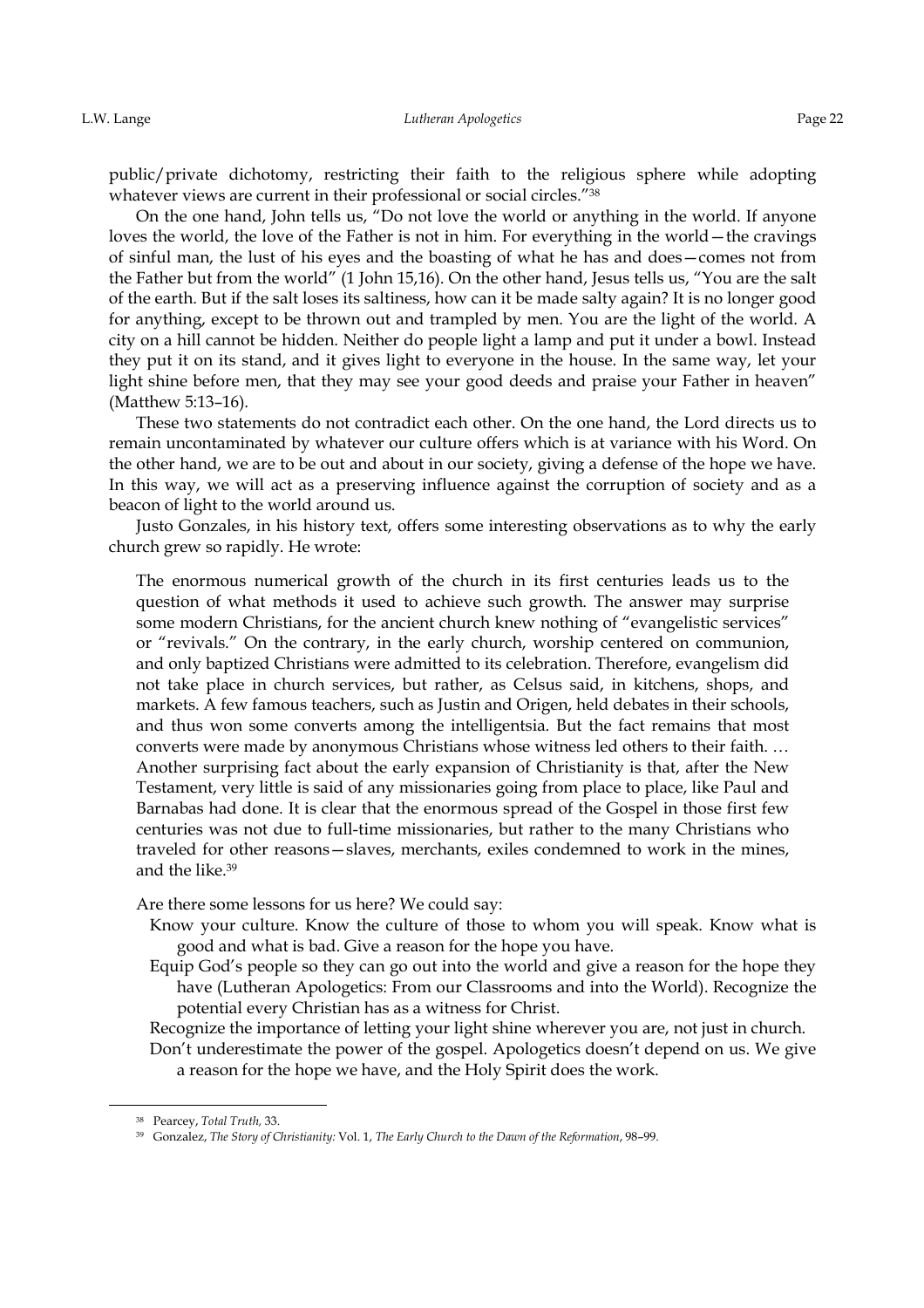<u>.</u>

### The Lutheran apologist will seek to be an influence for good in the political realm by giving a reason for the hope he/she has.

We know the horrible things that happened when the church became enmeshed in the affairs of the state. The Crusades, the Inquisition, the persecution of Puritans, and the Salem Witch Trials all stand out as glaring examples. However, does this mean that Christians should shun government office, stay out of politics, and never bring their Christian faith to bear on the societal issues of the day? No, it doesn't. Christians will recognize that the church's mission is to proclaim the gospel of Christ, not to improve society through legislation. However, that doesn't mean Christians should withdraw from the public square. As Nancy Pearcey indicated, this also is a realm where the Christian can give a reason for the hope he/she has.

We know that, in the Old Testament Law, God provided for the defense of those who often could not defend themselves: the widows, the orphans, the deaf and the blind. The psalmist Asaph also wrote, "How long will you defend the unjust and show partiality to the wicked? … Defend the cause of the weak and fatherless; maintain the rights of the poor and oppressed. Rescue the weak and needy; deliver them from the hand of the wicked" (Psalm 82:2–4). There were provisions in the Mosaic Law that provided rights for women in a culture dominated by men. There were laws that protected women from being dumped precipitously by their husbands (Deuteronomy 24:1–4). If a man married a captive woman, he could not sell her into slavery if she displeased him. There was a test for an unfaithful wife (Numbers 6:11ff). If the woman was innocent, she had protection from the suspicions of a jealous husband.

There still is room for the Christian to defend the weak, the orphans, the poor and the oppressed today. As we do this, we have opportunity to give a defense of the hope we have. First of all, we are all part of the same family, the human family. Paul stated to the Athenians, "From one man he made every nation of men" (Acts 17:28). It is evolution that teaches there are superior and inferior people on earth. Paul declared all believers equal in status before God. He wrote of believers, "There is neither Jew nor Greek, slave nor free, male nor female, for you are all one in Christ Jesus" (Galatians 3:28). John wrote, "I looked and there before me was a great multitude that no one could count, from every nation, tribe, people and language, standing before the throne, and in front of the Lamb" (Revelation 7:9). Jesus said, "I say to you that many will come from the east and the west, and will take their places at the feast with Abraham, Isaac and Jacob in the kingdom of heaven" (Matthew 8:11). In heaven there will be room for all believers at the banquet of the Lamb. No one will be excluded because of racial, societal, or gender issues. This is the hope that we have. There is no reason why we should exclude others from our company or oppress them because of these differences.

As we defend the cause of those who cannot defend themselves, we cannot but think of the unborn babies who are killed every day, offered at the altar of self-interest. In the face of millions of abortions, we need to speak out on behalf of unborn babies and give a biblical defense of the sanctity of human life. We also are reminded of the many people who face endof-life issues who need counsel from the Word of God. We have a wonderful opportunity to give a defense of the hope believers have.

John Warwick Montgomery has written a number of works on the issue of the law and human rights.40 We quote him as we conclude this section:

When Christians abrogate their responsibilities in national life, they present engraved invitations to non-Christians to step in and impress their values on the nation.

<sup>40</sup>*Law and Gospel* (1978), *The Law Above the Law* (1975), *Law and Morality: Friends or Foes?* (1994), *Human Rights and Human Dignity* (1986, 1995), *Slaughter of the Innocents* (1981), and *Christians in the Public Square* (1996).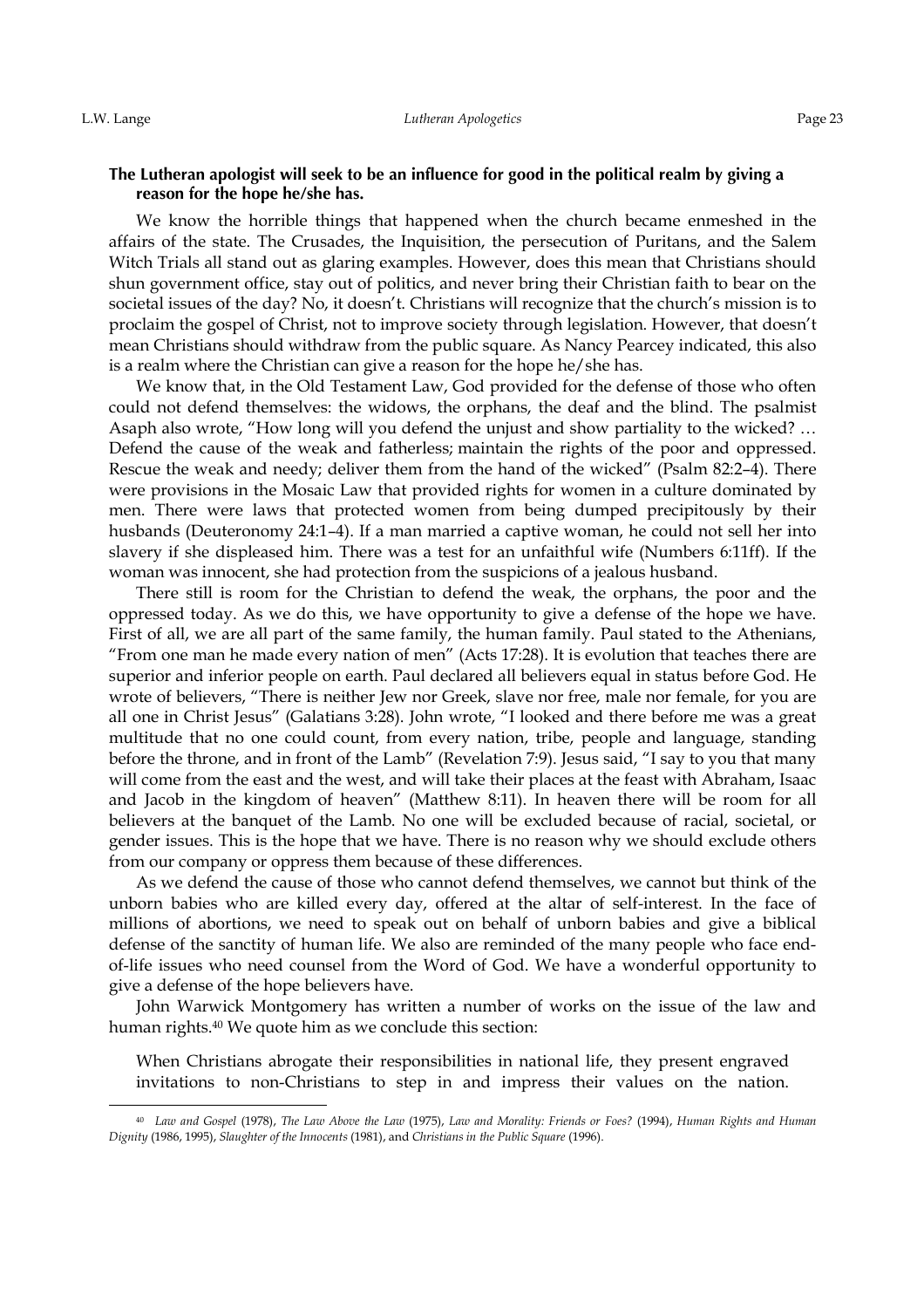-

According to John 8, only Christians are "free indeed," because only they have been emancipated by Christ from debilitating slavery to sin; Christians, therefore, are just the people needed to articulate and put into practice the foundational American ideal of freedom.

What, in sum, is the root problem in American life that the revelationally committed Christian must bend all his efforts to solve? What produces melancholy in our bicentennial American as he faces the third century of his national existence? He fears that "things are out of control"—meaning out of his control—and thereby betrays the self-made-man syndrome that has corrupted so much of his history.

It may therefore be a blessing in disguise that things no longer appear to bend to our control. Perhaps the way is now open to a new era of dependence on the God of Scripture. If so, the proclamation of that wondrous option will depend squarely on the courageous entrance of Christian believers into all spheres of national life.<sup>41</sup>

## The Lutheran apologist will give a defense of the hope he/she has in dealing with issues of ethics.

Ethics deals with what is right or wrong. Christian ethics is the practical application of the teachings of the Bible. Generally, ethical systems in the world have fallen into one of two categories. The following is a summary of the two categories and the ethics practiced by representative philosophies.

Deontological Systems. They are duty orientated. They require that we judge what is right or wrong according to a duty. Examples are:

Emotivism establishes right or wrong on the basis of emotional reasoning.

Voluntarism seeks to establish duty through the moral laws or rules formulated outside of a person.

Autonomism stresses that a person makes laws for himself by his own reason.

Positivism accepts the rules of the functional authorities in our lives. This may be government, an institution, or popular opinion. If the majority of people want abortion, then it must be right.

Teleological Systems focus on the goal or outcome of an action. If the outcome is good, then the end justifies the means. Examples are:

- Natural law ethics denies the total depravity of man. It states that God has given us laws, and we must obey them. However, it believes that we can interpret these laws according to the intelligence and freedom which remain a part of our human nature even in our fallen state.
- Proportionalism denies there are any general absolute principles which determine the good or evil of an action apart from the circumstances in which they take place.
- Consequentialism or utilitarianism teaches that what brings the greatest good for the greatest amount of people must be right.
- Situation ethics (Joseph Fletcher) states that each act in its own circumstances and with its own consequences may demand a different moral response imposed by the highest law of love.

Evolutionists and atheists deny there are any moral absolutes. The scientist, Will Provine, stated in the Ben Stein movie that evolution destroys any basis for ethics. We would respond to him and the systems above that God has given us absolutes in his Word, and that these

<sup>41</sup>John Warwick Montgomery, "'If You Can't Beat 'Em, Separate From Em,'" in *Christians in the Public Square: Law, Gospel& Public Policy,* essays by C.E.B Cranfield, David Kilgour, M.P, John Warwick Montgomery (Edmonton, Alberta, Canada: Canadian Institute for Law, Theology, and Public Policy, Inc., 1996), 47.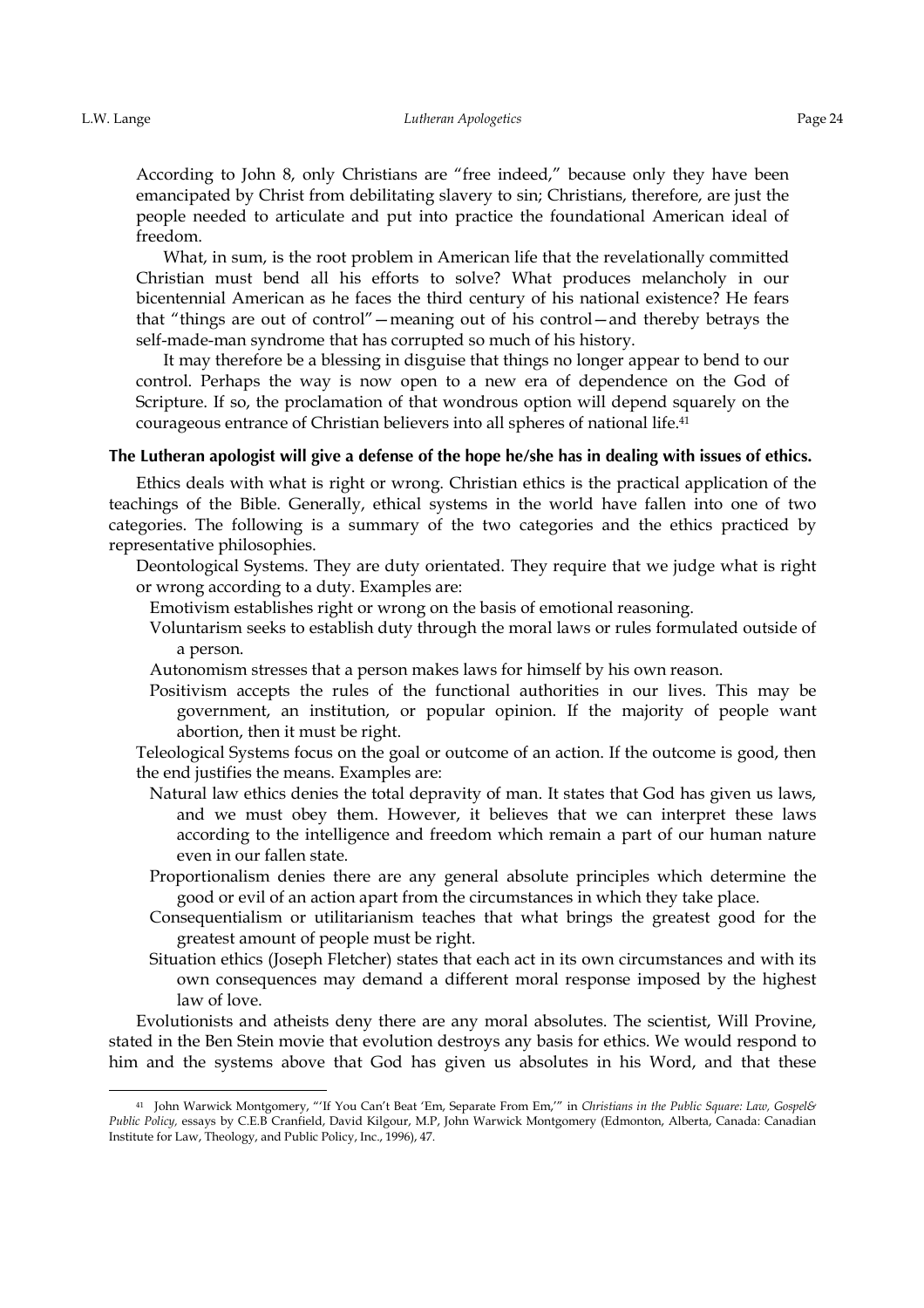commands are binding on all people of all times. Many Reformed ethicists join us in saying the Bible contains absolutes for all people of all ages. However, they forget the gospel which alone can move the Christian to respond in joy to God's will. As we live our faith and practice ethics, we must steer a clear course between the Scylla of evolutionary thinking and the Charybdis of legalism. As Lutheran apologists, we will defend both the absolutes of God's Word and the place of the gospel in enabling God's people to respond in joyful and willing service to God's will.

### The Lutheran apologist will defend the gospel against cults and world religions as well as seek to **proclaim the good news of salvation to free people from slavery to the devil.**

We sing in one of our favorite mission hymns, "What though the fragrant breezes blow soft o'er distant isles" (CW 571:2). When I grew up, the word "distant" seemed to describe the religions of the world. They were all "over there" somewhere. That is not true today. They are here, flourishing among us. The church my son serves in Louisville, Kentucky, is less than a mile from a Hindu temple. Muslims have erected mosques in many of our cities. Buddhists present cultural exhibits on college campuses. When I served a congregation in California in the 1970s, traveling to Broadway Street in San Diego brought you into contact with the Hari Krishna group. Anyone who attempted to pass through the San Diego airport, the San Diego zoo, or the Wild Animal Park would encounter the Hari Krishna trying to raise money by selling flowers "for the children." New Age religions blend these world religions and serve them up in attractive "self-help" ways. These religions also intend to make converts. Islam is growing rapidly throughout Europe as well as in America. Anyone who lived through the 70s knows the impact the Hindu religion had on America through the Beatles and George Harrison's song, "My Sweet Lord." Book stores are full of Buddhist literature.

In addition, there has been a proliferation of cults in America. Mormons and Jehovah's Witnesses aggressively seek converts in our neighborhoods. Names like "Heaven's Gate," Jim Jones, David Koresh, Mo Berg, and Sun Myung Moon (Unification Church) remind us how dangerous and how aggressive these groups can be. (A member of the Unification Church approached me in our mall in New Ulm about two years ago.) Many of you will remember the "deprogrammers" parents hired to get their children out of cults.

If we circulate in society, we will come into contact with world religions and cults. (With the Mormons and the Jehovah's Witnesses, we don't have to circulate. We just have to be home when they call.) How should we react to these people? When the Jehovah's Witnesses or Mormons call at our house, I don't slam the door in their face. I talk with them about Jesus and what he did to save us. When they come to my door, we generally speak for about an hour. Usually, their compatriots, who drive up and down the street, finally come and take them away. I talked with the lady from the Unification church about Jesus for over half an hour until her partner came and led her away. These are opportunities to give a defense of the hope that I have.

There are many books that have been written of late which help us in reaching out to people of world religions and cults. It is well worth our time to study these books, so we learn what these people believe, what their worldviews are, and how we can reach out to them. This will equip us to prepare ourselves to defend and proclaim the gospel of Jesus Christ.

#### Lutheran apologetics belongs in our classrooms.

The title of this paper assigned to me was "Lutheran Apologetics: From Our Classrooms and Into the World." Perhaps the question that needs to be asked is, "What are we currently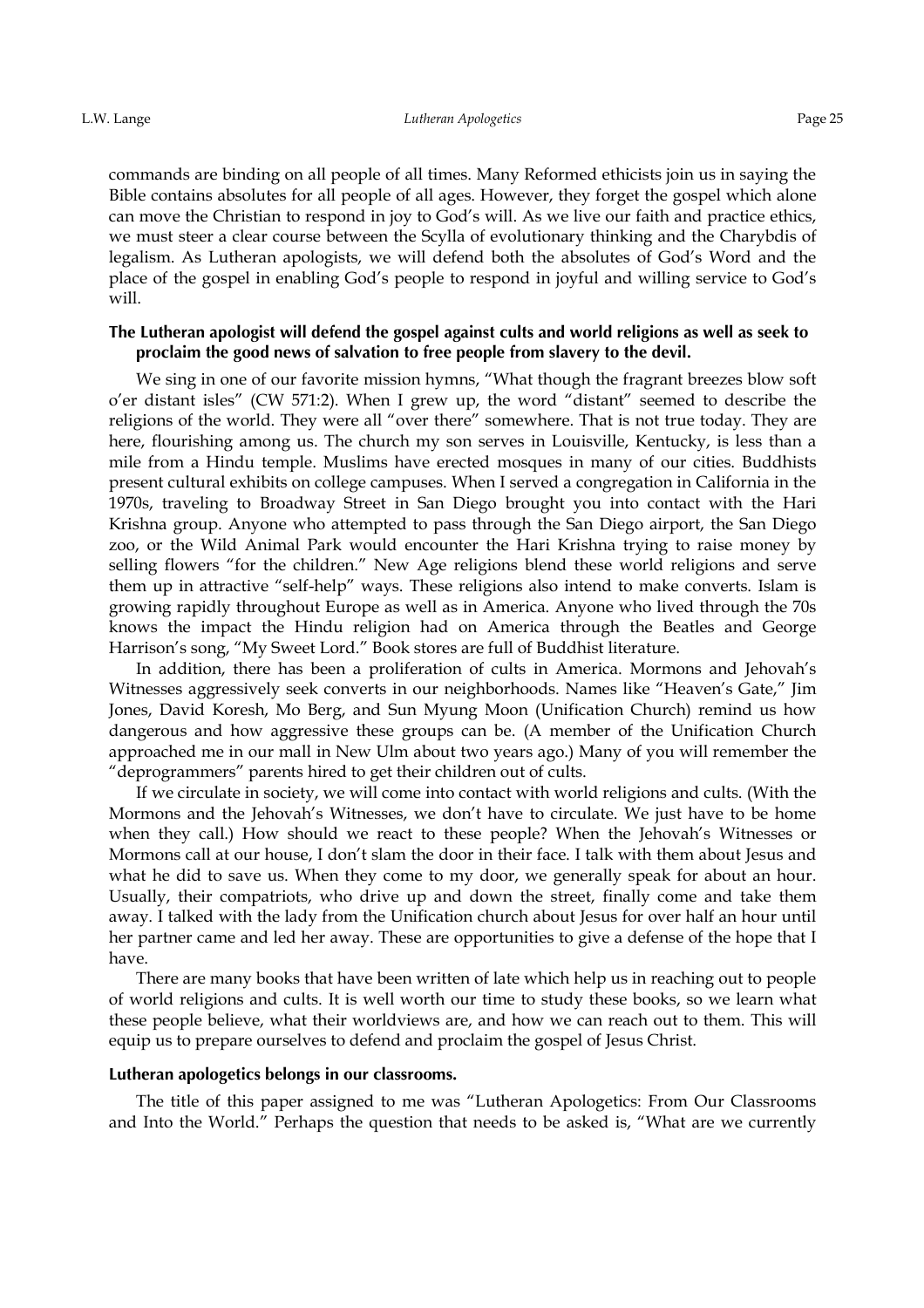doing in our courses to prepare our students to give a defense of the hope they have?" After going through the section on fideism, one might conclude that a formal study of apologetics in our midst is a rare occurrence. We noted Alvin Schmidt, a member of the Lutheran Church-Missouri Synod, indicated there is no formal apologetic instruction in his synod. What about in our own synods? The *Quarterly* did present a favorable review of Craig Parton's book, *The Defense Never Rests.* Mark Paustian and Allen Quist have published books on apologetics. Bethany and Wisconsin Lutheran College have a course on apologetics. President Zarling made a presentation on apologetics to the Aulic at MLC a year or so ago. There have been two Summer Session classes on apologetics offered at Wisconsin Lutheran Seminary. Beyond that, I don't know of any formal courses in apologetics that any of us have.

I would assume that we consider apologetics in conjunction with other courses. In religion courses, we equip our students to give a reason for the hope they have. We give them a doctrinal base from which to operate as apologists. In science, we deal with evolution and its aberrant beliefs. In literature, we point out Christ-figures and discuss ways in which they can serve as a bridge for leading people to Christ. In philosophy we look at the worldviews of the world's philosophers and our own Christian worldview. In education courses, we strive for Christ-centered education as we examine the methodological presuppositions used to teach others. In physical education courses, we teach why Lutheran coaches have a different worldview from non-Christian coaches. In other courses we do cultural apologetics. However, the question remains, "Is this adequate?"

I believe there is a need for more apologetics. Our students are looking for answers to the questions they have and the questions others have posed to them. These questions may come from parents, siblings, relatives, friends, dates, fiancés, spouses, or people with whom they work. Our students sincerely desire to be able to give people a reason for the hope they have. Are we meeting their needs, or, are we sending them out into a hostile world poorly equipped to deal with the barrage of questions they will face?

Rather than attempting to dump a collective guilt trip on us about whether or not we are teaching apologetics (guilt is a lousy motivator), rather than attempting to lead a crusade or a revival for more apologetics in our classrooms, I will offer a series of questions in the interest of encouraging the teaching of apologetics.

- Does God want us to sanctify Christ in our hearts and always be ready to give a defense of the hope that we have?
- Is apologetics a fruit of our Christian faith?
- Should apologetics be in our curricula? If so, where should it be taught?
- What concept of apologetics do we have? Is a faulty view of apologetics keeping us from teaching and encouraging people to give a defense of the hope they have?
- Do we teach apologetics in our classes? If we are, where are we teaching it? If not, why aren't we teaching it or where do we expect it will be taught?
- Are we doing the best job we can of teaching apologetics in our schools? Are there things we could do better? Are our hearts really into it?
- Why aren't we offering apologetics to all our students in a formal course? Are other things more important? Is apologetics one of those things which would be nice but we just don't have time or room for a formal course? Is our current roster of courses the best we can do? Are we intimidated from trying to get a formal course in apologetics by the fear of including something else in the curriculum? (What will be removed so this new course can take its place?)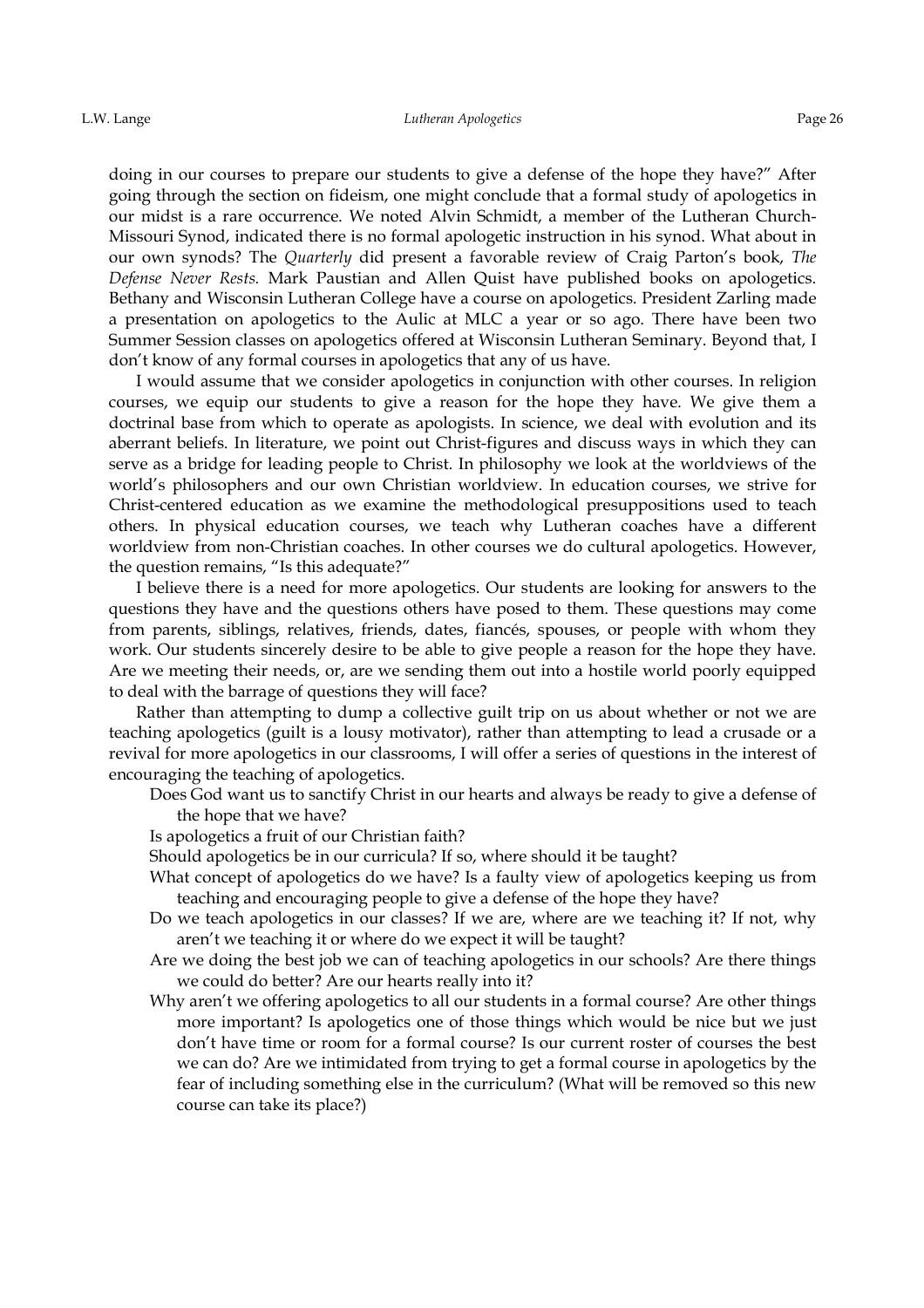In pondering these questions, let us also remember Jesus Christ, "the author and perfecter of our faith, who for the joy set before him endured the cross, scorning its shame, and sat down at the right hand of the throne of God. Consider him who endured such opposition from sinful men, so that you will not grow weary and lose heart" (Hebrews 12:2, 3). There is joy in the forgiveness of Jesus Christ. He always was ready to give an answer to people for the mission he had. He carried out all of God's will for us. He suffered the punishment for our sins of commission and omission. Through faith in Jesus, through our baptism, God has given us Christ's righteousness and forgiveness for all of our sins. We are the redeemed and forgiven sons and daughters of God.

Therefore, we do find joy in doing apologetics. Even in the face of persecution and scorn, there is still joy. "The apostles left the Sanhedrin, rejoicing because they had been counted worthy of suffering disgrace for the Name" (Acts 5:41). There is joy in going out into the world and giving a defense of the hope we have. There is joy in equipping our students so they always are able to give a reason for the hope they have. Our joy will become their joy, and their joy is our joy. We will do our best to equip our students in apologetics as a way of saying "thank you" to Jesus who gave his all for us.

### The Lutheran apologist's mission is global: From our classrooms into the world.

Let us revisit the statement made by Justo Gonzalez as he examined reasons why the early church grew so rapidly (page 27). He stated, "It is clear that the enormous spread of the Gospel in those first few centuries was not due to full-time missionaries, but rather to the many Christians who traveled for other reasons—slaves, merchants, exiles condemned to work the mines, and the like." Certainly, we encourage our students to do apologetics wherever they are. The world includes our immediate localities. However, our students and members are traveling the globe as never before. The airlines have made global travel easy. In half a day or so we can get to practically any area of the world. The internet and cell phones have opened up for us avenues of global communication. Our people are out there in all areas of the world.

What a fantastic opportunity we have to spread the gospel if our students give people an answer for the hope they have. We often think in terms of sending a missionary to an area of the world to establish a church there. Why, however, do we restrict our thinking to missionaries alone? All Christians are able to give answers for the hope they have. We need to lift our students' vision to see a global picture. In view of the unprecedented opportunities the Lord has set before us, we need to equip these students to do the best they can to defend and proclaim the Christian faith.

What about the fear that the world is a nasty place in which to witness for Christ? The early Christians faced a world as nasty as ours. Yet, in spite of the opposition, they went out and gave a reason for the hope they had. We can persuade ourselves that it is too dangerous to go out into the world and share our faith. However, we may also look at the opposition we face as an opportunity to give people a defense of the hope we have.

The story is told in Marine Corps history of Lt. General Lewis B. "Chesty" Puller. During the Korean War, twenty-two enemy divisions surrounded his First Marine Division at the frozen Chosin Reservoir in Korea. Army headquarters fully expected to lose his entire division. Puller's assessment of the situation was this: "All right, they are on our left, they're on our right, they're in front of us, they're behind us…they can't get away this time." 42 And, they didn't. Puller destroyed seven divisions of enemy troops and led his division to safety.

<u>.</u>

<sup>42</sup> http://www.military-quotes.com/chesty-puller.htm